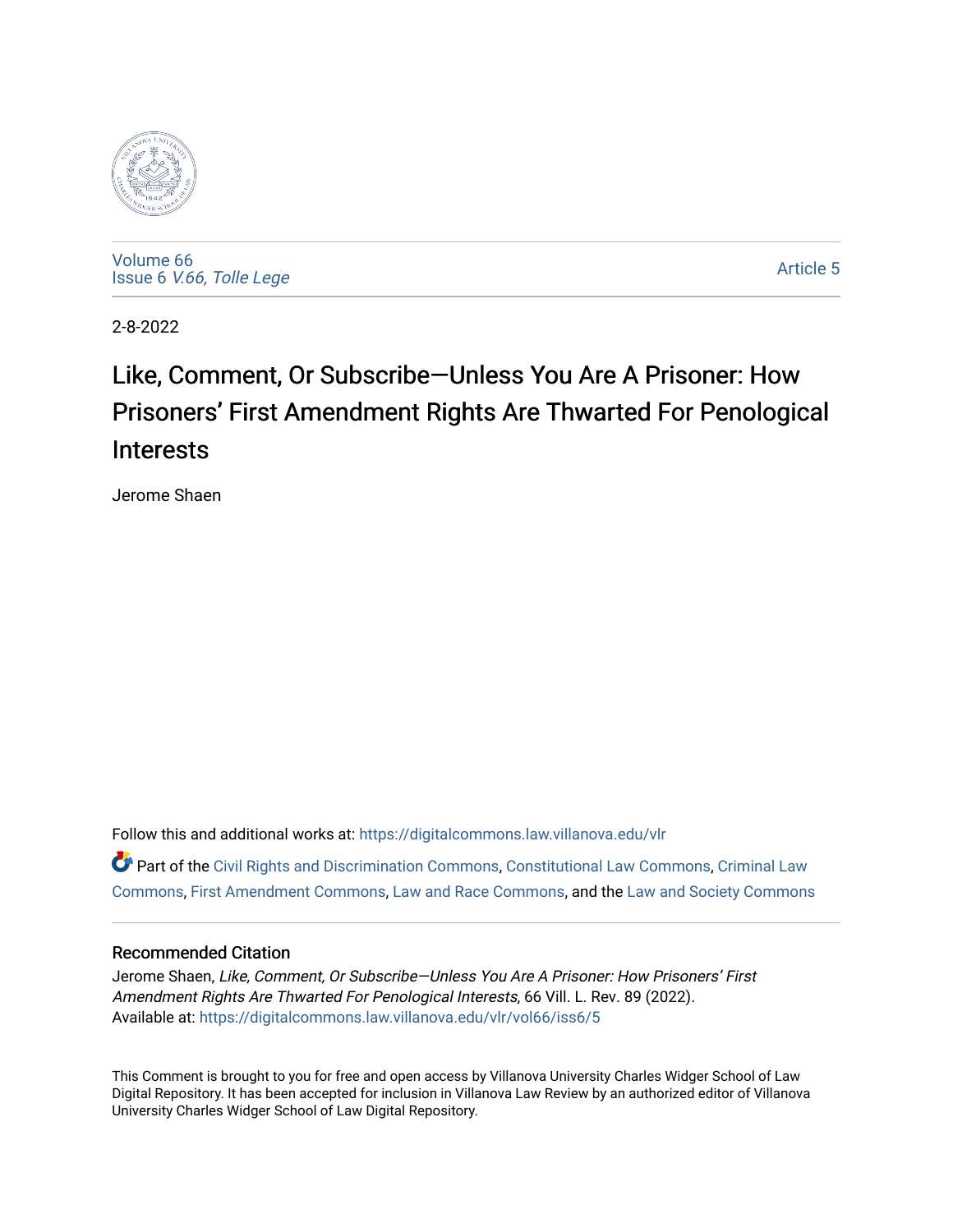# Comment

## LIKE, COMMENT, OR SUBSCRIBE—UNLESS YOU ARE A PRISONER: HOW PRISONERS' FIRST AMENDMENT RIGHTS ARE THWARTED FOR PENOLOGICAL INTERESTS

"The Government may not suppress lawful speech as the means to suppress unlawful speech."<sup>1</sup>

#### JEROME SHAEN\*

#### I. BE IT A MYSPACE PAGE OR A PAGE IN *GAME OF THRONES*, PRISONERS MIGHT NOT HAVE ACCESS<sup>2</sup>

In the age of technology, social media is an instantaneous forum to share information, ideas, and beliefs of any kind.<sup>3</sup> As of September 2020, 1.82 billion people log onto Facebook every day and use the site to share photos, post life updates, and stay in touch with friends and family.<sup>4</sup> Instagram alone has over 854 million users—almost three times the number of citizens of the United States. 5 Understandably, the social media realm has become a legally protected space to exercise First Amendment rights—unless you are incarcerated.<sup>6</sup>

In June 2020, authorities placed Michael Cohen, President Trump's former attorney, back in prison after he refused to sign a Federal Location Monitoring

4. Dan Noyes, *The Top 20 Valuable Facebook Statistics*, ZEPHORIA (Oct. 29, 2020), https://zephoria.com/top-15-valuable-facebook-

<sup>\*</sup> J.D. Candidate 2022, Villanova University Charles Widger School of Law; B.B.A. 2019, College of William & Mary. This Comment is dedicated to my parents, Michael and Linda, whose relentless support and affinity for generosity, care, and selflessness inspired me to attend law school and become a lawyer. I would also like to thank the staff of the *Villanova Law Review* for sticking with this piece through many rounds of editing and brainstorming. "Think before you speak. Read before you think." Fran Lebowitz, *Tips for Teens*, NEWSWEEK (Jan. 1, 1979).

<sup>1.</sup> Ashcroft v. Free Speech Coalition, 535 U.S. 234, 255 (2002).

<sup>2.</sup> *See Banning Books in Prisons*, EQUAL JUSTICE INITIATIVE (Jan. 7, 2020), https://eji.org/news/banning-books-in-prisons/ [https://perma.cc/XQN5-K34D] [hereinafter *Banning Books in Prisons*] (reporting how courts have given authority to prison officials to censor reading materials, but many states have arbitrary policies that exclude books including the *Game of Thrones* series).

<sup>3.</sup> *See Packingham v. North Carolina*, 137 S. Ct. 1730, 1737 (2017) (discussing positive uses of social media which include the ability to immediately find information and discuss it with others).

statistics/#:~:text=1.82%20billion%20people% 20on%20average,billion%20DAU%20for%20D ecember%202019 [https://perma.cc/C9GQ-87BV].

<sup>5.</sup> Jasmin Enberg, GLOBAL INSTAGRAM USERS 2020 (Dec. 8, 2020), https://www.emarketer.com/content/global-instagram-users-2020 [https://perma.cc/5UXA-YGMQ].

<sup>6.</sup> *See Packingham*, 137 S. Ct. at 1737 ("In sum, to foreclose access to social media altogether is to prevent the user from engaging in the legitimate exercise of First Amendment rights."); *see also* Aguiar v. Recktenwald, 649 F. App'x 293, 295 (3rd Cir. 2016) (ruling that a prison had a legitimate penological interest to support deactivating an inmate's social media account).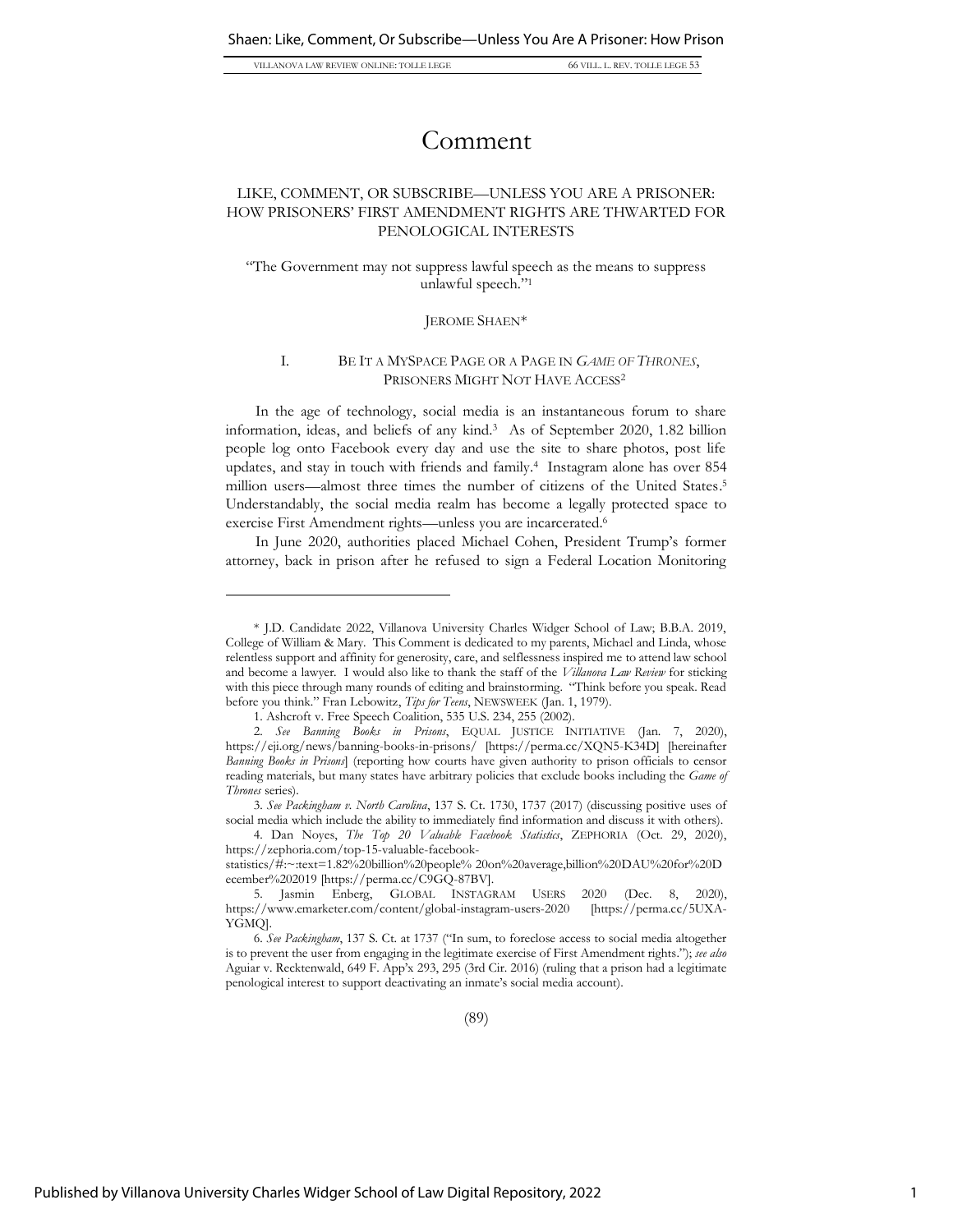Agreement that included a stipulation prohibiting him from interacting with the media in any way.<sup>7</sup> This condition would prevent Cohen from publishing a book critical of former President Donald Trump, an intention Cohen shared on social media.<sup>8</sup> While the Southern District of New York deemed this action retaliatory on the part of the government and more than likely politically motivated, a representative from the Board of Prisons asserted this was a normal practice.<sup>9</sup> Mr. Cohen suffered a constitutional injury at the hands of the criminal justice system; a reality that is, unfortunately, commonplace. The COVID-19 Pandemic has emphasized the confining nature of prison, especially when it comes to communication.<sup>10</sup> Incarcerated individuals across the country feel these effects.

Jerry Metcalf is imprisoned at Thumb Correctional Facility in Michigan.<sup>11</sup> He wakes up every morning in an eight-by-ten foot cell, with one small window, that he shares with a cellmate.<sup>12</sup> While this has been his routine for twenty-five years, the

<sup>7.</sup> *See* Benjamin Weiser & Alan Feuer, *Judge Orders Cohen Released, Citing 'Retaliation' Over Tell-All Book*, N.Y. TIMES (July 23, 2020), https://www.nytimes.com/2020/07/23/nyregion/michaelcohen-trump-book.html [https://perma.cc/6A5U-ZJJ7] (summarizing how Michael Cohen was released on furlough for Coronavirus, "[b]ut to remain at home, he was asked to sign a document that would have barred him from publishing a book during the rest of his sentence."). Michael Cohen was serving a three-year sentence after he pled guilty to campaign finance violations and tax evasion in 2018, all in the course of working with Donald Trump. See id.

<sup>8.</sup> *See id.* (stating how the condition would prevent Cohen from engaging with any kind of media, including print, TV, film, and books, as well as posting on social media). Cohen had been alluding to a book on his social media for months, including the use of the hashtag "#WillSpeakSoon" in June 2020. *See also* Michael Cohen (@MichaelCohen212), TWITTER (June 26, 2020, 6:52 AM), https://twitter.com/michaelcohen212/status/1276468446344208384?s=21 [https://perma.cc/5W9U-LL7X]. The book, Disloyal, was made available on September 8th, 2020. *See also* Anastasia Tsioulcas, *Trump Fired a 'Faux-Bama,' Michael Cohen Says in Tell-All Memoir*, NATIONAL PUBLIC RADIO (Sept. 7, 2020), https://www.npr.org/2020/09/07/910550523/trump-fired-a-faux-bama-michael-cohen-allegesin-tell-all-memoir [https://perma.cc/5UBH-XUDR] (detailing the release of Cohen's book and the contents).

<sup>9.</sup> *See* Cohen v. Barr, 20 Civ. 5614 (AKH), 2020 WL 4250342, at \*1 (S.D.N.Y. July 23, 2020) (ruling that the government's conduct was retaliatory in response to Cohen's exercise of his First Amendment rights); *see also* Weiser & Feuer, *supra* note 7 (citing Justin Long, a Board of Prisons representative, who stated it was not uncommon for prison officials to restrict inmate's contact with media).

<sup>10.</sup> *See* Mark Rumold, *Now More than Ever, Prisoners Should Have Some Access to Social Media*, ELECTRONIC FRONTIER FOUNDATION (Mar. 27, 2020), https://www.npr.org/2020/09/07/910550523/trump-fired-a-faux-bama-michael-cohen-allegesin-tell-all-memoir [https://perma.cc/G6EW-4MM4] (reporting on the effect of the pandemic on prisons and how it is becoming increasingly difficult to hear prison perspectives with prisoners limited access to the internet).

<sup>11.</sup> Jerry Metcalf, *No, your Coronavirus Quarantine is not Just Like Being in Prison*, THE MARSHALL PROJECT: LIFE INSIDE (Mar. 25, 2020, 6:00 AM), https://www.themarshallproject.org/2020/03/25/no-your-coronavirus-quarantine-is-not-justlike-being-in-prison [https://perma.cc/N99K-Y698] (introducing Metcalf in his biographical byline). Metcalf was convicted in 1996 and is serving a forty-to-sixty-year sentence for seconddegree murder and two years for a weapons felony. Id. In addition to having his work published, Metcalf volunteers as an aid for those with mental health conditions and trains service dogs for Paws with a Cause. Id.

<sup>12.</sup> *See id.* (summarizing Metcalf's morning routine in prison).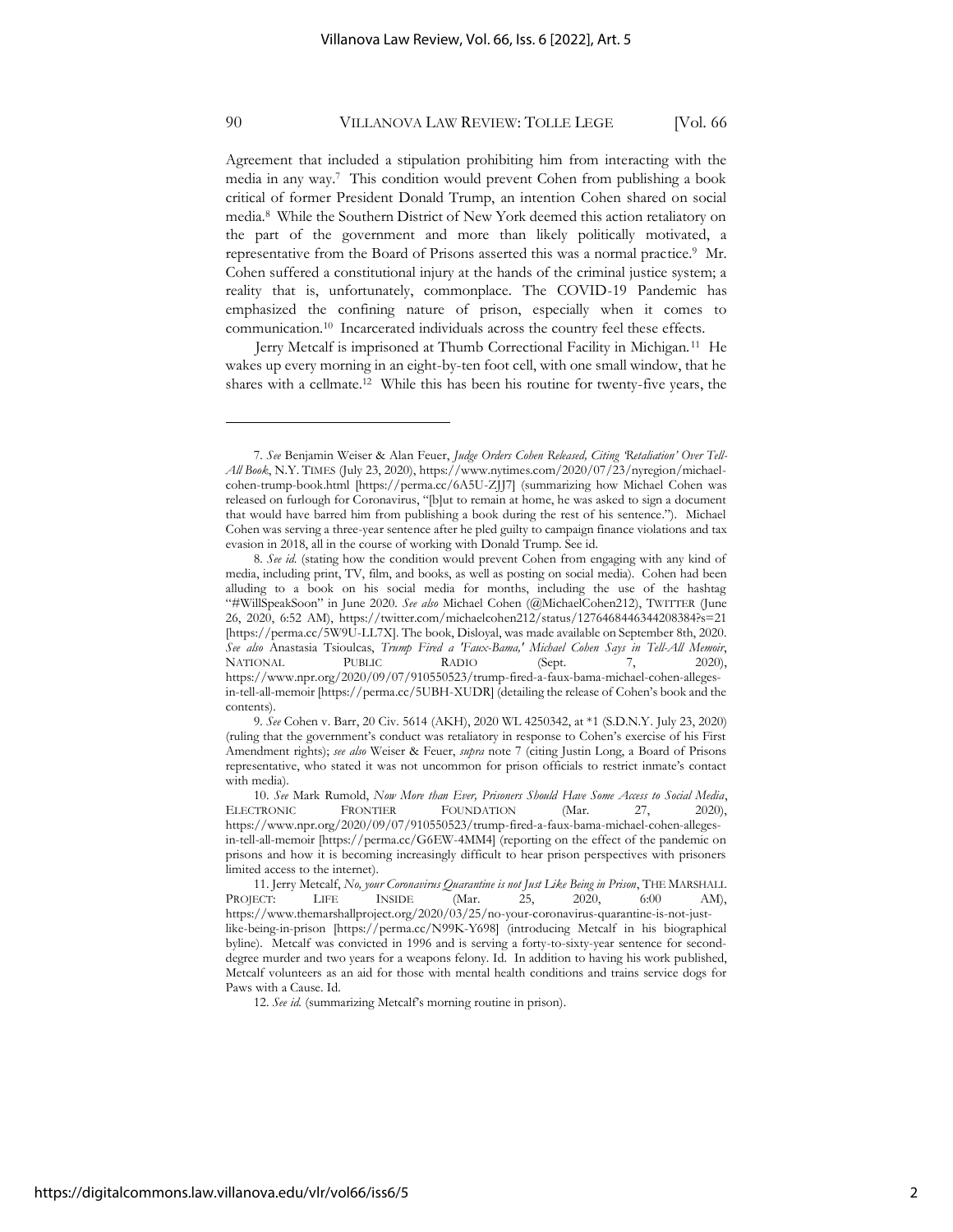#### 2021] COMMENT 91

last thirteen months have made the little things even more meaningful to Metcalf.<sup>13</sup> The pandemic has made him fearful of a death alone in prison, where the last faces he sees will be those of prison guards instead of loved ones.<sup>14</sup> Accounts of this nature are becoming increasingly important, especially as COVID-19 turns prisons into breeding grounds for the virus.<sup>15</sup> Outside correctional facility walls, virtual communication is essential in the pandemic, especially to say goodbye to loved ones as they lie dying alone in hospitals and nursing homes.<sup>16</sup> Yet, prison systems in numerous states limit or completely prohibit access to social media or online communication of any nature.<sup>17</sup>

Historically, legislatures continuously grapple with protecting their constituents, especially victims of crime, while still accounting for the guaranteed rights of criminals.<sup>18</sup> In the 1970's, starting with New York, many states passed laws forbidding convicted criminals from sharing the story of their crimes in order to make a profit.<sup>19</sup> These laws were a reaction to the public's fear that the newly convicted Son of Sam murderer, David Berkowitz, would profit from publishing tales of his serial murders.<sup>20</sup> While the New York law was challenged and amended, in many states laws of this nature still stand, prohibiting persons convicted of certain felonies from profiting from their criminal actions, including the sale of the stories for a book or movie.<sup>21</sup> Beyond this, even if prisoners write books on subject matter

21. *See* N.Y. EXEC. LAW § 632-a (McKinney 2020) (outlining the now narrowly defined parameters by which a convicted felon cannot profit from their crime, including selling the story).

<sup>13.</sup> *See id.* (providing insight into what has gotten Metcalf through the pandemic).

<sup>14.</sup> *See id.* (explaining why he would like to be anywhere besides prison during the pandemic).

<sup>15.</sup> *See, e.g.*, Rumold, *supra* note 10 (emphasizing how the humanitarian crisis prisoners face in the pandemic calls for first-hand accounts of the conditions they face while incarcerated); Metcalf, *supra* note 11 ("And let's be honest, I now live in a death trap.").

<sup>16.</sup> *See* Ken Beckley, *My Wife and I Got the Virus. I got the Virus. I got Better. We Had to Say Goodbye Over FaceTime.*, THE WASHINGTON POST (Sept. 28, 2020, 6:00 AM), <https://www.washingtonpost.com/outlook/2020/09/28/covid-gooodbye-facetime/>

<sup>[</sup>https://perma.cc/2ALG-EEGZ] (detailing how the author had to say goodbye to his wife suffering from COVID-19 through FaceTime).

<sup>17.</sup> *See* Rumold, *supra* note 10 (summarizing extensive restrictions states place on inmates' access to internet).

<sup>18.</sup> *See, e.g.*, Packingham v. North Carolina, 137 S. Ct. 1730, 1737 (2017) (invalidating a law that made it a felony for registered sex offenders to use online sites, most of which were social media sites); Simon & Schuster, Inc. v. Members of The New York State Crime Victims Bd., 502 U.S. 105, 122 (1991) (ruling that a law preventing criminals from selling the story of their crime was too broad).

<sup>19.</sup> *See* Cady Drell, *How Son of Sam Changed America*, ROLLING STONE (July 29, 2016, 7:10 PM), [https://www.rollingstone.com/culture/culture-features/how-son-of-sam-changed-america-](https://www.rollingstone.com/culture/culture-features/how-son-of-sam-changed-america-118562/)

[<sup>118562/</sup>](https://www.rollingstone.com/culture/culture-features/how-son-of-sam-changed-america-118562/) [https://perma.cc/YR5N-6NRP] (outlining the history of the Son of Sam murders and introduction of the first Son of Sam law in New York).

<sup>20.</sup> *See Simon & Schuster*, 502 U.S. at 108 ("Berkowitz's chance to profit from his notoriety while his victims and their families remained uncompensated did not escape the notice of New York's Legislature. The State quickly enacted the statute at issue . . . ."). David Berkowitz, also known as the Son of Sam, killed six people between July 1976 and August 1977 in New York City. *See also* Drell, *supra* note 19. Berkowitz would write notes to local tabloids that sensationalized the murders and many think encouraged Berkowitz to kill again. See id. (summarizing the effect Berkowitz's murders had on the tabloid industry). This media frenzy is what pushed the New York legislature to pass the Son of Sam law at issue in Simon & Schuster. *See id.* (connecting the mishandling of the coverage by New York's tabloids to the legislation passed by New York).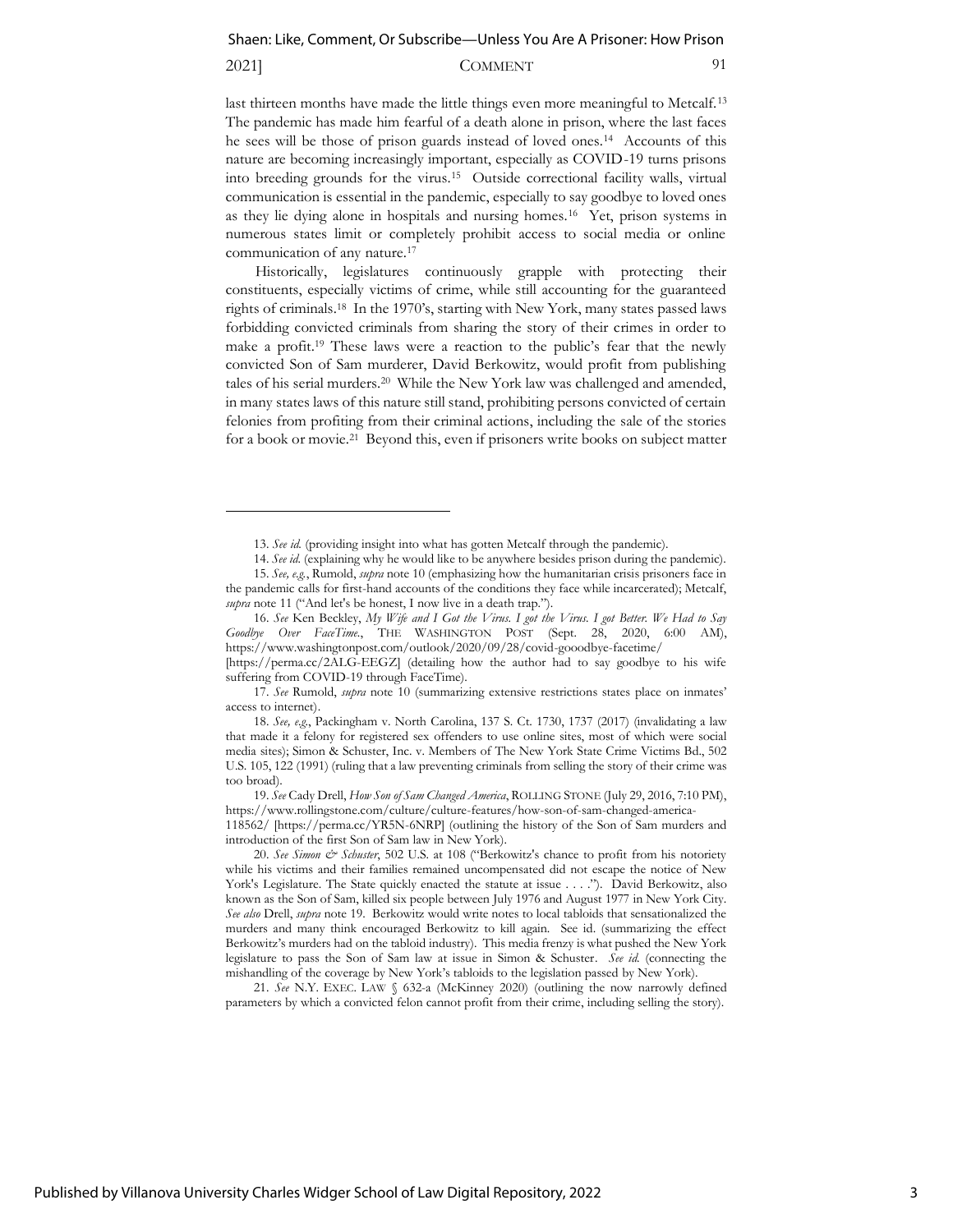unrelated to their crime, reimbursement laws may require that they forfeit any profits to the state for the cost of their incarceration.<sup>22</sup>

Developments in access to literature under the First Amendment serve as an aspirational end result for social media access reform.<sup>23</sup> Courts have given prison officials discretion to censor reading material, yet many states currently have arbitrary policies that exclude books on civil rights, human rights, and American history.<sup>24</sup> A policy in Wisconsin illustrates such a phenomenon; while inmates cannot read Ralph Ginzburg's *100 Years of Lynchings*, they do have access to Hitler's *Mein Kampf*. 25 As recently as 2019 a Georgia sheriff took books away from inmates and only allowed them access to selections on the jail book cart in an effort to "reduce the amount of combustible material" in an inmate's cell.<sup>26</sup> These bans have extended to literature about mass incarceration and gifted books.<sup>27</sup> Prison systems have even attempted to restrict the type of online vendors inmates can order books

24. *Banning Books in Prison*, *supra* note 2 (introducing how these book prohibitions came to be). 25. *Id.* (addressing specific states and the inconsistencies within their lists of banned books). *Compare* Ralph Ginzburg, *100 Years of Lynchings* (1962) (showing the history of racial atrocities in

America through articles from a range of American newspapers), with Adolf Hitler, *Mein Kampf* (1925) (detailing Hitler's manifesto, antisemitism, and his plans for Germany).

26. *See* Copeland, *supra* note 23 ("The policy, implemented March 4, not only restricts incoming books from family, publishers and organizations, but also removes existing books from inmates. Under this policy, an inmate would only be able to read books from the jail book cart.").

27. *See* Allyn, *supra* note 23 (reporting that the ban of *Chokehold: Policing Black Men* was motivated by the possible threat the book posed to order at the prison); *see also* Copeland, *supra* note 23 (reporting how the sheriff banned gifted books as a means to keep combustible materials out of inmates' cells as well as control the flow of contraband material).

<sup>22.</sup> See MICH. COMP. LAWS ANN. §§ 800.401-.406 (West 2020) (outlining the Michigan law that would give the state a cause of action to sue Dawkins for the profits from his book to reimburse them for the cost of his incarceration); *see also* Alexandra Alter, *A Prisoner Got a Book Deal. Now the State Wants Him to Pay for His Imprisonment*, N.Y. TIMES (February 17, 2018), https://perma.cc/M2MQ-HVKH (summarizing the case of Curtis Dawkins, a convicted felon serving a life sentence for murder who wrote a book of short stories).

<sup>23.</sup> *See, e.g.*, Bobby Allyn, *Arizona Prisons Lift Ban On Book About Mass Incarceration*, NATIONAL PUBLIC RADIO (June 21, 2019, 3:12 AM), https://www.nytimes.com/2018/02/17/books/curtisdawkins-graybar-hotel-prisoner-book-deal.html [https://perma.cc/N3AS-G9FD] (reporting a case where an Arizona prison placed *Chokehold: Policing Black Men*, a book criticizing the criminal justice system, on its unauthorized content list for prisoners); Press Release, American Civil Liberties Union, ACLU Calls on Prison System to Reverse Rule Severely Limiting Access to Books in Violation of First Amendment (May 31, 2018) [hereinafter ACLU Calls on Prison System], https://www.aclu-md.org/en/press-releases/aclu-calls-prison-system-reverse-rule-severelylimiting-access-books-violation-first [https://perma.cc/R2L4-FYRZ] (reporting how the ACLU was challenging a Maryland DOC regulation that ban prisoners from receiving gifted books from online vendors other than two private choices); Press Release, American Civil Liberties Union, South Carolina Jail Agrees to End Unconstitutional Censorship (Jan. 10, 2012) [hereinafter South Carolina Jail Agrees], https://www.aclu.org/press-releases/south-carolina-jail-agrees-endunconstitutional-censorship [https://perma.cc/CX5W-N2RY] (summarizing the end of a South Carolina prison regulation that bans any publication bound by staples or including nudity of any kind); Shelby Copeland, *ACLU Says Georgia Sheriff is Illegally Denying Books to Prisoners*, CNN (Apr. 11, 2019, 10:51 PM), https://www.cnn.com/2019/04/11/us/georgia-county-jail-book-bantrnd/index.html [https://perma.cc/MGB6-M4JL] (reporting how a Georgia sheriff banned books that arrive to prisoners by mail or from family members, as well as taking books away from prisoners and only allowing them to read what is on the jail book cart).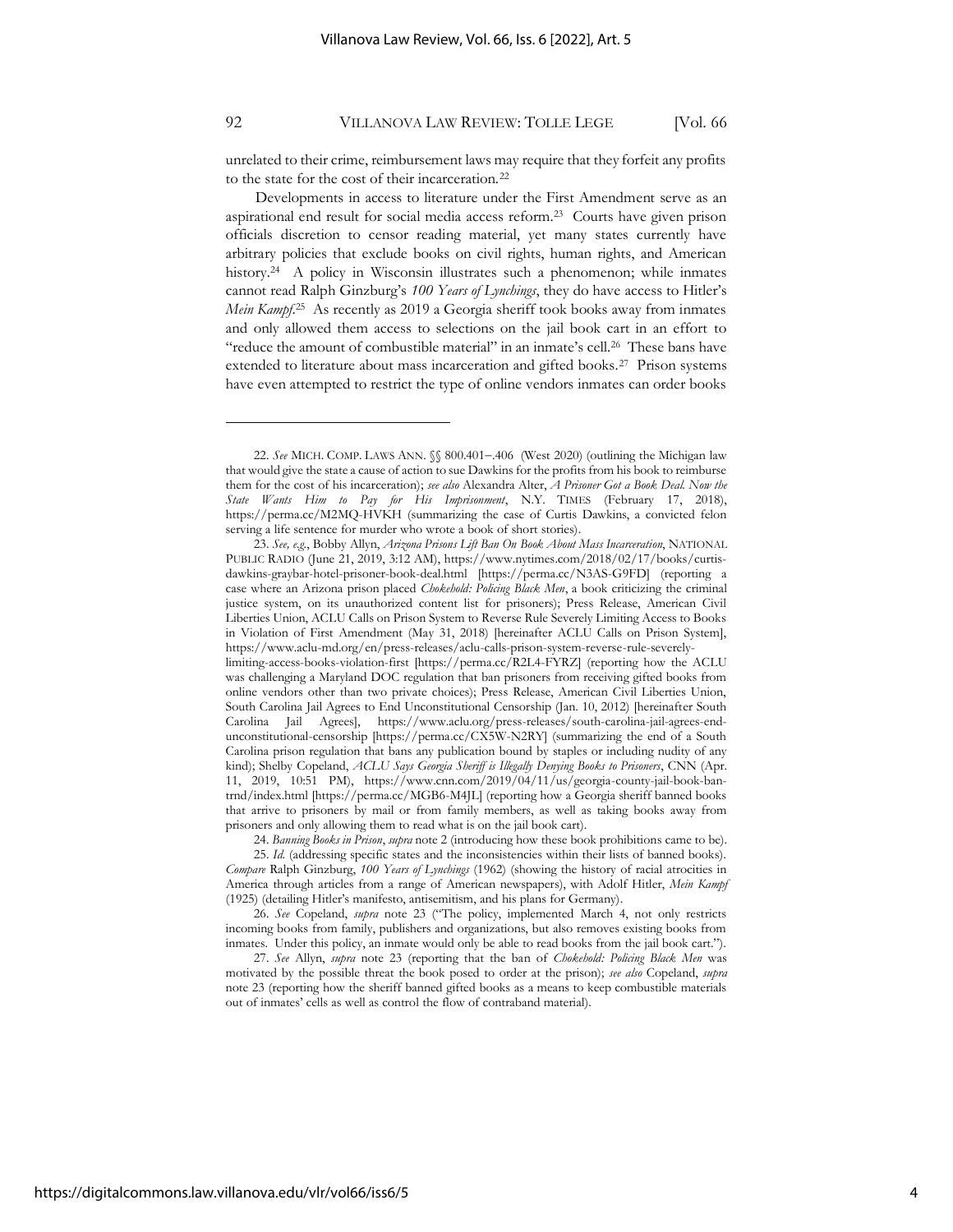#### 2021] COMMENT 93

from.<sup>28</sup> In most of these instances, with the threat of lawsuit, prison systems have overturned these regulations, calling the legitimacy of the interests behind the regulations into question.<sup>29</sup>

Prison systems have intensely regulated prisoners' access to social media, but courts have not been as committed to protecting access to these platforms as they have been with access to literature.<sup>30</sup> Cell phones are banned from prisons and many prisoners only have access to prison regulated email programs.<sup>31</sup> Through these programs prisoners will engage with proxies, oftentimes a family member, who post to their social media pages for them.<sup>32</sup> These posts maintain meaningful connections for a prisoner, ultimately aiding reentry into the community after release.<sup>33</sup> Regardless of this positive effect, the courts have deemed the practice unlawful

30. *Compare* Sisney v. Kaemingk, 469 F. Supp. 3d 903, 918–19 (D.S.D. 2020), *appeal docketed*, No. 20-2460 (8th Cir. Jul. 20, 2020) (holding that a pornography policy regulating prison literature was overinclusive), *with* Aguiar v. Recktenwald, 649 F. App'x 293, 296 (3rd Cir. 2016) (holding that a prison was justified in working with a social media site to suspend an inmate's account).

31. *See* Seth Ferranti, *How Prison Inmates Get on Facebook, Twitter, and Instagram*, VICE (Feb. 11, 2015, 10:11 AM), https://www.vice.com/en\_us/article/bn5qmv/how-convicts-get-on-facebooktwitter-and-instagram-in-prison-211 [https://perma.cc/G5FB-3SNG] (describing the prison regulated Trust Fund Inmate Computer System or TRULINCS that allows prisoners to exchange emails with the general public).

32. *See id.* (outlining how prisoners communicate with a proxy via a prison regulated email system, who then posts to their social media pages).

33. *See id.* ("Maintaining family ties can improve the likelihood of a successful reentry into the community, thus reducing the potential for recidivism."). Inmate Alex Cook explains:

My mom forwards my emails and I send her my artwork and she takes pictures and posts them for me. When people comment on my art or just my page, she forwards the messages for me. It helps me let my friends and family see what I am up to and know that I'm doing something productive.

<sup>28.</sup> *See* ACLU Calls on Prison System, *supra* note 23 ("Citing the First Amendment rights of prisoners . . . ACLU's National Prison Project (NPP) is calling on the Maryland Department of Public Safety and Correctional Services Recruitment (DOC) to immediately rescind Institutional Bulletin # 2018-02, which categorically forbids gift books even when sent directly from a seller like Amazon to those detained in Maryland prisons; forces prisoners to purchase books from one of two private vendors with extremely limited book offerings; and prohibits any person in custody from possessing more than 10 books.").

<sup>29.</sup> *See* Allyn, *supra* note 23 ("An uproar over the ban of Chokehold: Policing Black Men, including threats of a lawsuit from the American Civil Liberties Union, prompted Arizona prison officials to review a publication blacklist and reverse suspending the book."). New Jersey had a similar ban on Michelle Alexander's *The New Jim Crow: Mass Incarceration in the Age of Colorblindness*  that was also overturned after the ban was questioned by the ACLU. *See id.* (summarizing the New Jersey ban that was challenged by the ACLU). Pennsylvania has also been similarly challenged when the state banned books such as the State Employees' Retirement Code and a book of Pablo Picasso paintings, in addition to halting prison donation programs. *See id.* (summarizing the challenges the ACLU pitted against Pennsylvania prison regulations). Both of these policies were revised to more narrowly address the concerns behind them, such as preventing access to information on how to escape and drug smuggling into state prison facilities. *See id.* (detailing the outcome of the ACLU challenges on Pennsylvania prison regulations). *See also* South Carolina Jail Agrees, *supra* note 23 (reporting how a South Carolina prison agreed to settle a lawsuit brought by the ACLU by dropping a ban on any publication bound by staples or that included nudity). The ACLU argued that these bans had no penological interest behind them. *See id.* (quoting David Shapiro, a staff attorney at ACLU, stating how the systematic prevention of reading by prisoners is unconstitutional as it is not supported by penological interest).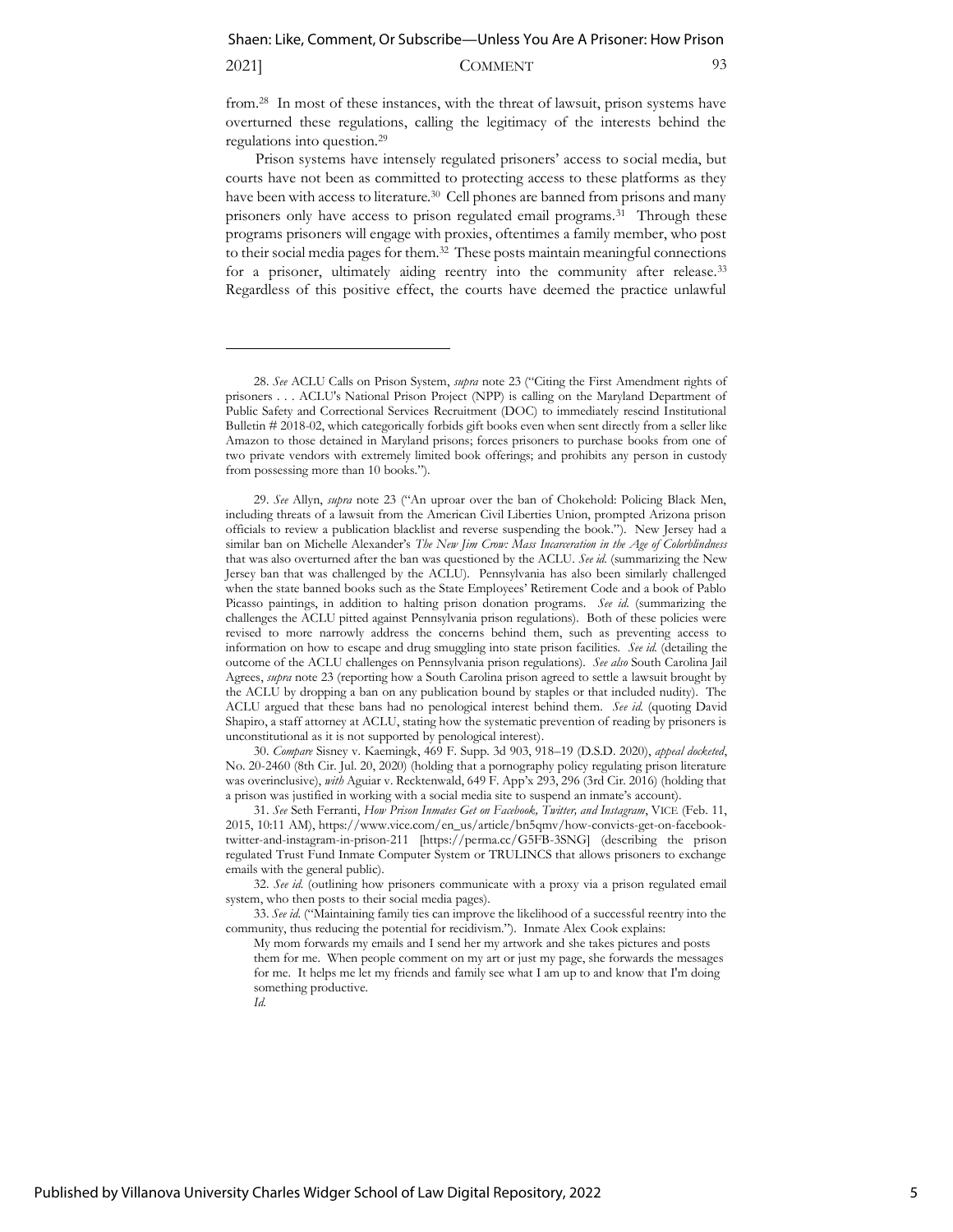because of the burden it may place on prisons to monitor this activity.<sup>34</sup> Yet, prisons have still found ways to monitor these activities, especially in an effort to segregate inmates into security risk groups pretrial.<sup>35</sup> Meanwhile, in areas tangential to the prison system, such as parole or at-home monitoring agreements, the courts have ruled that a complete ban on interaction with social media runs contrary to the First Amendment.<sup>36</sup>

These regulations placed on prisoners' First Amendment rights are draconian. This Comment will argue that overzealous structures of punishment affect broad regulations that infringe upon the First Amendment rights of incarcerated persons, especially as applied to their ability to publish works and access social media. While courts offer protection for access to reading materials, incarcerated persons' ability to publish works and access social media has not experienced such a revolution. Part II explains the legal standard courts use to determine whether these regulations infringe upon prisoners' First Amendment rights, as well as Supreme Court cases protecting convicted criminals' First Amendment rights. Part III discusses recent relevant statutes and cases exploring prisoner's ability to publish works and social media regulation in correctional facilities. Part IV argues that broad regulations of social media use and profit forfeiture relating to convict-written material violate a prisoner's First Amendment rights and are counterintuitive to the goals of rehabilitation. Additionally, part IV posits that social media access should be protected as robustly as access to literature. Finally, part V discusses the impact of these regulations and how they will continue if not reformed.

## II. I'VE BEEN SCROLLING THROUGH PRECEDENT FOR HOURS: HOW THE CRIMINAL JUSTICE SYSTEM IMPLICATES THE FIRST AMENDMENT

Courts have analyzed challenges to First Amendment regulations in prison systems methodically, depending on the context of the situation.<sup>37</sup> The First

37. *See, e.g.*, *Packingham*, 137 S. Ct. at 1736 (2017) (applying a strict scrutiny Due Process analysis to a law concerning registered sex offenders access to social media and the internet more generally); Simon & Schuster, Inc. v. Members of The New York State Crime Victims Bd., 502 U.S.

<sup>34.</sup> *See Aguiar*, 649 F. App'x at 295 (summarizing the legitimate penological interest prisons have in preventing unmonitored communications by prisoners).

<sup>35.</sup> See Benway v. Aldi, No. 3:19-cv-208 (VAB), 2020 WL 4433561, at \*1 (D. Conn. July 30, 2020) (summarizing how a prisoner's Facebook page was assessed in determining his points to qualify for a Security Risk Group Designation); *see also* Caves v. Payne, No. 3:20-cv-15 (KAD), 2020 WL 1676916, at \*1 (D. Conn. April 6, 2020) (introducing the facts of the case that state the detainee was placed into segregation due to the Security Risk Group assessment of posts on his Facebook page).

<sup>36.</sup> *See, e.g.*, Packingham v. North Carolina, 137 S. Ct. 1730, 1737 (2017) (holding that a North Carolina law criminalizing registered sex offenders interacting with social media sites was a violation of the First Amendment as social media is one of the most prevalent modern ways to express those rights); Cohen v. Barr, 20 Civ. 5614 (AKH), 2020 WL 4250342, at \*1 (S.D.N.Y. July 23, 2020) (ruling that a complete ban on interacting with the media as a condition of an at-home prison stay was a violation of plaintiff's first amendment rights); Manning v. Powers, 281 F.Supp.3d 953, 960– 61 (C.D. Cal. 2017) (holding that the plaintiff would likely be successful in challenging a complete ban on interacting with social media sites in a parole agreement on First Amendment grounds).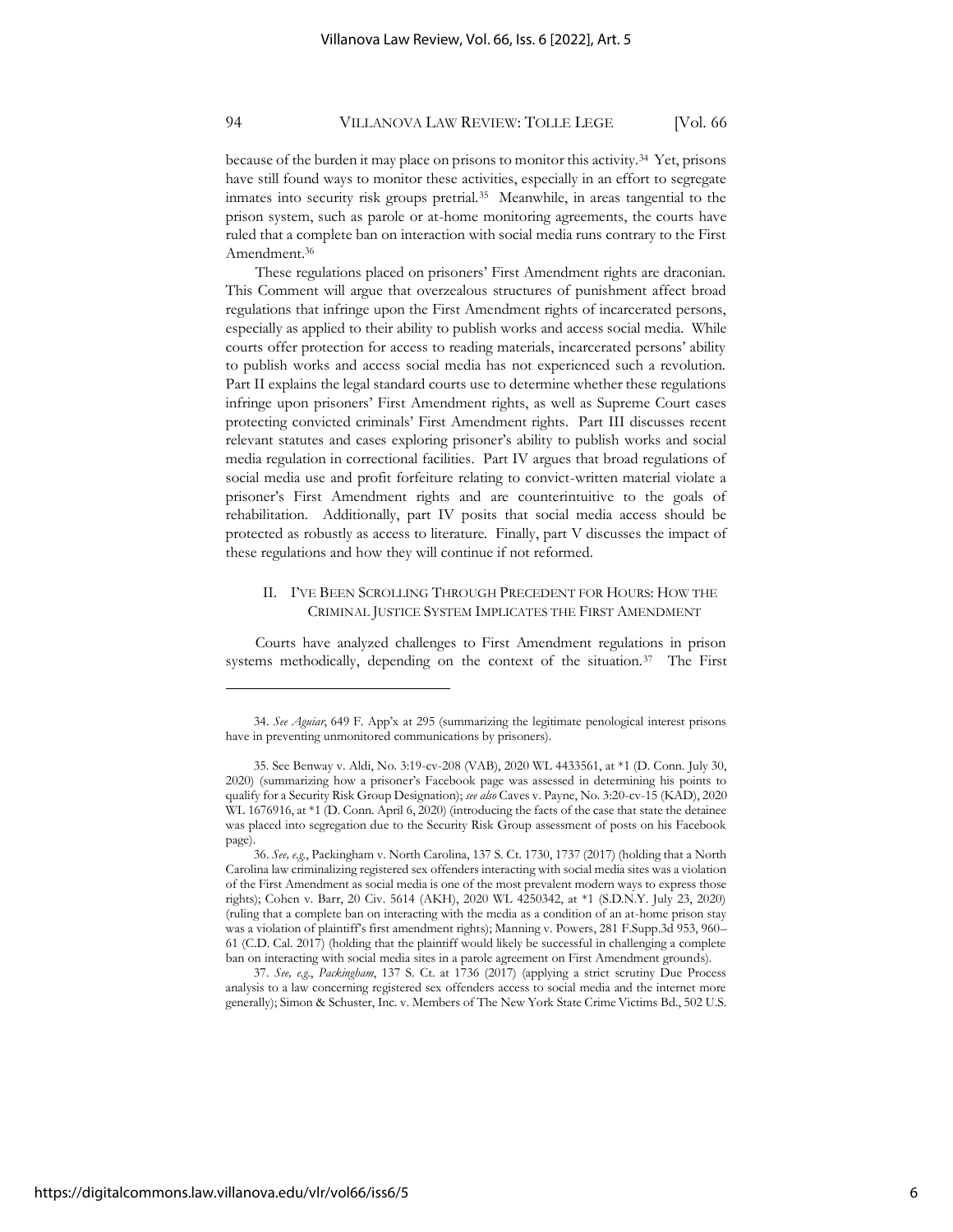#### 2021] COMMENT 95

Amendment analysis of prison regulations changes, and separate standards apply depending on whether the restricted person is a currently incarcerated or a formerly incarcerated person.<sup>38</sup> Ultimately, these cases illustrate how the courts cannot ignore the First Amendment rights of prisoners.<sup>39</sup>

This section discusses key cases in which the Supreme Court has performed First Amendment inquiries regarding speech restrictions levied against people convicted of crimes. First, in *Turner v. Safley*, <sup>40</sup> the Court found that a lesser standard applied to constitutional challenges of prison regulations than challenges to statutes and regulations governing non-incarcerated persons.<sup>41</sup> Second, the Supreme Court applied a strict scrutiny analysis to a law affecting criminals authoring works in or out of prison in *Simon & Schuster*, Inc. v. Members of The New York State Crime Victims Bd.<sup>42</sup> This is the Due Process analysis used for regulation of First Amendment rights.<sup>43</sup> In *Packingham v. North Carolina*, <sup>44</sup> applying an intermediate scrutiny standard, the Court ruled on a law banning social media use by convicted sex offenders. <sup>45</sup> More importantly in this case, the Court discusses the importance of social media and the internet, especially to those who have been sanctioned by the criminal justice system and need to reacclimate to released life.<sup>46</sup> These cases build the foundation of arguments for broader First Amendment privileges in prisons, especially access to social media.

## *A. Turner v. Safley: A Jailee's Rights Only Extend So Far As to Not Burden the Jailor*

The Supreme Court developed the analysis for constitutional challenges to prison regulations in *Turner v. Safley*. 47 *Turner* involved a challenge to two Missouri

40. 482 U.S. 78 (1987).

41. *See id.* at 89–91 (applying rulings of other prison regulations, the Court creates a new test to assess the validity of such policies).

44. 137 S. Ct. 1730 (2017).

<sup>105, 118 (1991) (</sup>applying a strict scrutiny Due Process analysis of a law governing criminal's ability to sell the stories of their crimes); Turner v. Safley, 482 U.S. 78, 89-91 (1987) (showing how the court created a new standard of analysis for prison regulations concerning constitutional rights).

<sup>38.</sup> *See, e.g.*, *Packingham*, 137 S. Ct. at 1736 (applying a Due Process analysis to a law regulating released sex offenders and the internet); *Simon & Schuster*, 502 U.S. at 118 (applying a Due Process analysis to criminals, in or out of prison, and their ability to profit from sharing the story of their crimes); *Turner*, 482 U.S. at 89 (creating a lesser standard of scrutiny to be applied to prison regulations of constitutional rights).

<sup>39.</sup> *See Packingham*, 137 S. Ct. at 1736 (finding that access to social media and internet accounts should not be broadly regulated for anyone, including sex offenders); *see also Simon & Schuster*, 502 U.S. at 118 (finding that laws could not disincentivize speech on crime).

<sup>42.</sup> 502 U.S. 105 (1991).

<sup>43.</sup> *See id.* at 105–118 (quoting Arkansas Writers' Project, Inc. v. Ragland, 481 U.S. 221, 231 (1987)) ("In order to justify such differential treatment, 'the State must show that its regulation is necessary to serve a compelling state interest and is narrowly drawn to achieve that end.'").

<sup>45.</sup> *See id.* at 1736 (quoting McCullen v. Coakley, 573 U.S. 464, 486 (2014)) ("In order to survive intermediate scrutiny, a law must be 'narrowly tailored to serve a significant governmental interest.'").

<sup>46.</sup> *See id.*

<sup>47.</sup> *See* Turner v. Safley, 482 U.S. 78, 90–91 (1987) (creating a new standard of analysis for prison regulations based on previous case precedent and the factors used within each to make a determination).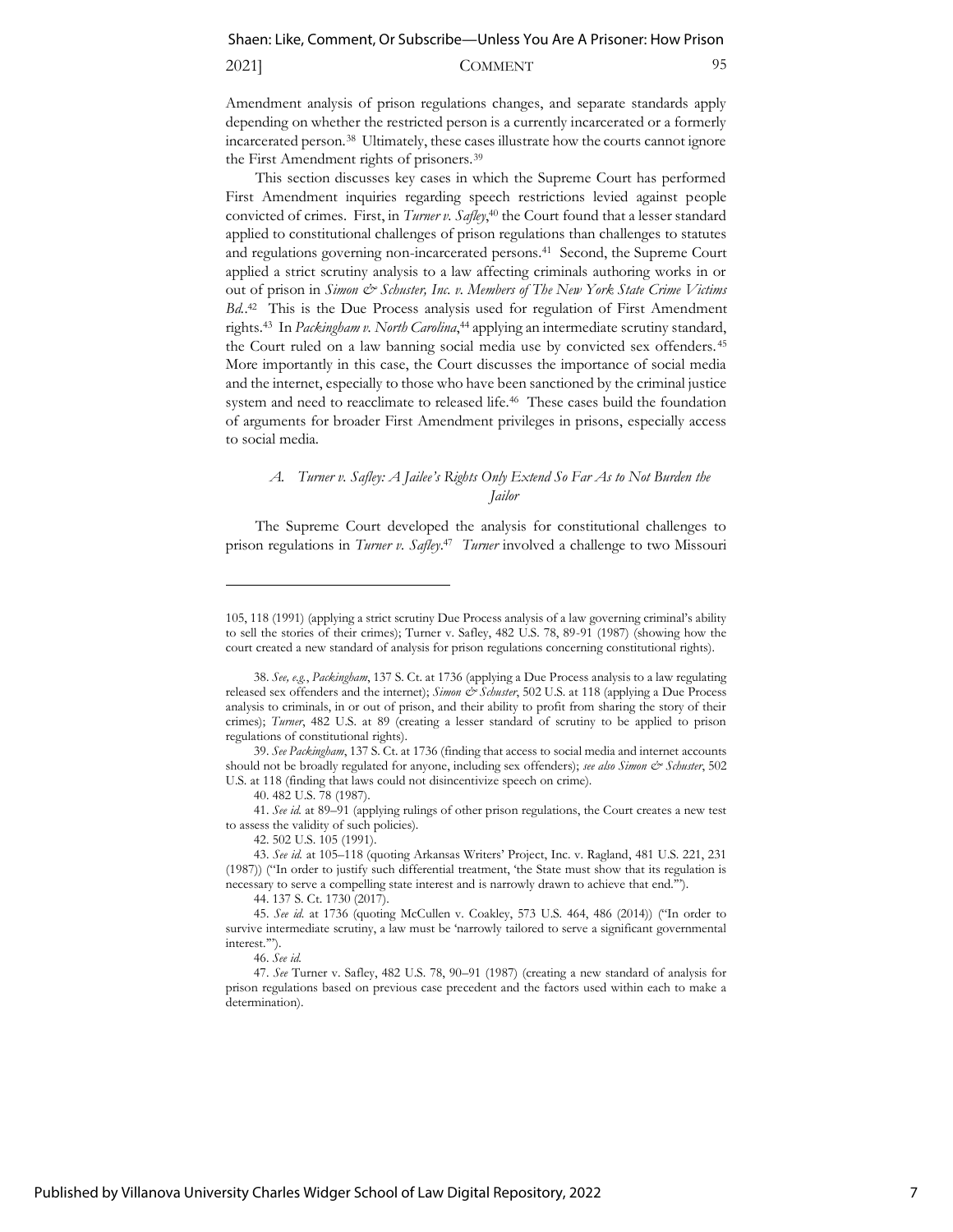Division of Corrections' prison regulations.<sup>48</sup> First, prisoners were only allowed to communicate with inmates at other facilities if they were immediate family members or if the correspondence concerned legal matters.<sup>49</sup> Otherwise, the correspondence needed to be assessed by prison officials.<sup>50</sup> Second, prison inmates could only marry at the discretion of the prison superintendent's finding of "compelling reasons to do so."<sup>51</sup>

The Eighth Circuit, applying a strict scrutiny analysis, found that both regulations violated respondents' constitutional rights.<sup>52</sup> The Supreme Court overruled this decision, holding that a lesser standard should apply--the reasonable relationship test.<sup>53</sup> Using the reasonable relationship test, the Court upheld the regulation on correspondence, yet invalidated the marriage regulation.<sup>54</sup>

In formulating the reasonable relationship test, the Court considered *Procunier v. Martinez*, <sup>55</sup> as the lower court did, which stated that the courts must recognize the constitutional claims of prisoners.<sup>56</sup> However, the Court recognizes that it must exercise judicial restraint, as the power to regulate these prisons--as well as the power to allocate resources to them--falls under the role of the executive and legislative branches.<sup>57</sup> Previous precedent ultimately called for an analysis of whether the regulation was reasonably related to legitimate penological interests or an

49. *See id.* at 81–82 (summarizing the permitted correspondence between inmates under the regulation).

51. *See id.* at 82 (quoting App. 47) (summarizing the marriage regulation). The Court goes on to recognize that there is no standard to identify "compelling," and the only testimony of its application was in the case of pregnancy or birth of an illegitimate child. See id. The previous regulation did not require the assistance of prison officials in such a marriage, but it also did not require the superintendent to prohibit marriages. *See id.*

52. *See id.* at 81 ("The Court of Appeals for the Eighth Circuit, applying a strict scrutiny analysis, concluded that the regulations violate respondents' constitutional rights.").

53. *See id.* (holding the Eighth Circuit erred in applying a strict scrutiny analysis because "a lesser standard of scrutiny is appropriate in determining the constitutionality of the prison rules"). The Court stated that subjecting everyday decisions of prison officials to a strict scrutiny standard would harm their ability to create solutions to security risks. *See id.* at 89.

54. See id. at 81 ("Applying [the lesser] standard, we uphold the validity of the correspondence regulation, but we conclude that the marriage restriction cannot be sustained.")

55. 416 U.S. 396, 405 (1974).

56. *See Turner*, 482 U.S. at 84–85 (citing *Martinez*, 416 U.S. at 405–06 ) (summarizing the opening principles of Martinez). *Martinez* focused on two principles: federal courts must recognize valid constitutional claims of prisoners and courts are ill equipped to deal with the problems of prison leadership and security. *See id.* (citing *Martinez*, 416 U.S. at 405–06).

57. *See id.* at 84-85 ("Running a prison is an inordinately difficult undertaking that requires expertise, planning, and the commitment of resources, all of which are peculiarly within the province of the legislative and executive branches of government. Prison administration is, moreover, a task that has been committed to the responsibility of those branches, and separation of powers concerns counsel a policy of judicial restraint.").

<sup>48.</sup> *See id.* at 81.

<sup>50.</sup> *See id.* (quoting App. 34) (summarizing the regulation's guidelines for permitting other types of correspondence outside of the two allowed types, stating, "the classification/treatment team of each inmate deems it in the best interest of the parties involved"). The Court goes on to acknowledge trial testimony that showed this determination was based on the inmate's records, such as conduct violations and psychological reports, rather than each piece of mail. *See id.*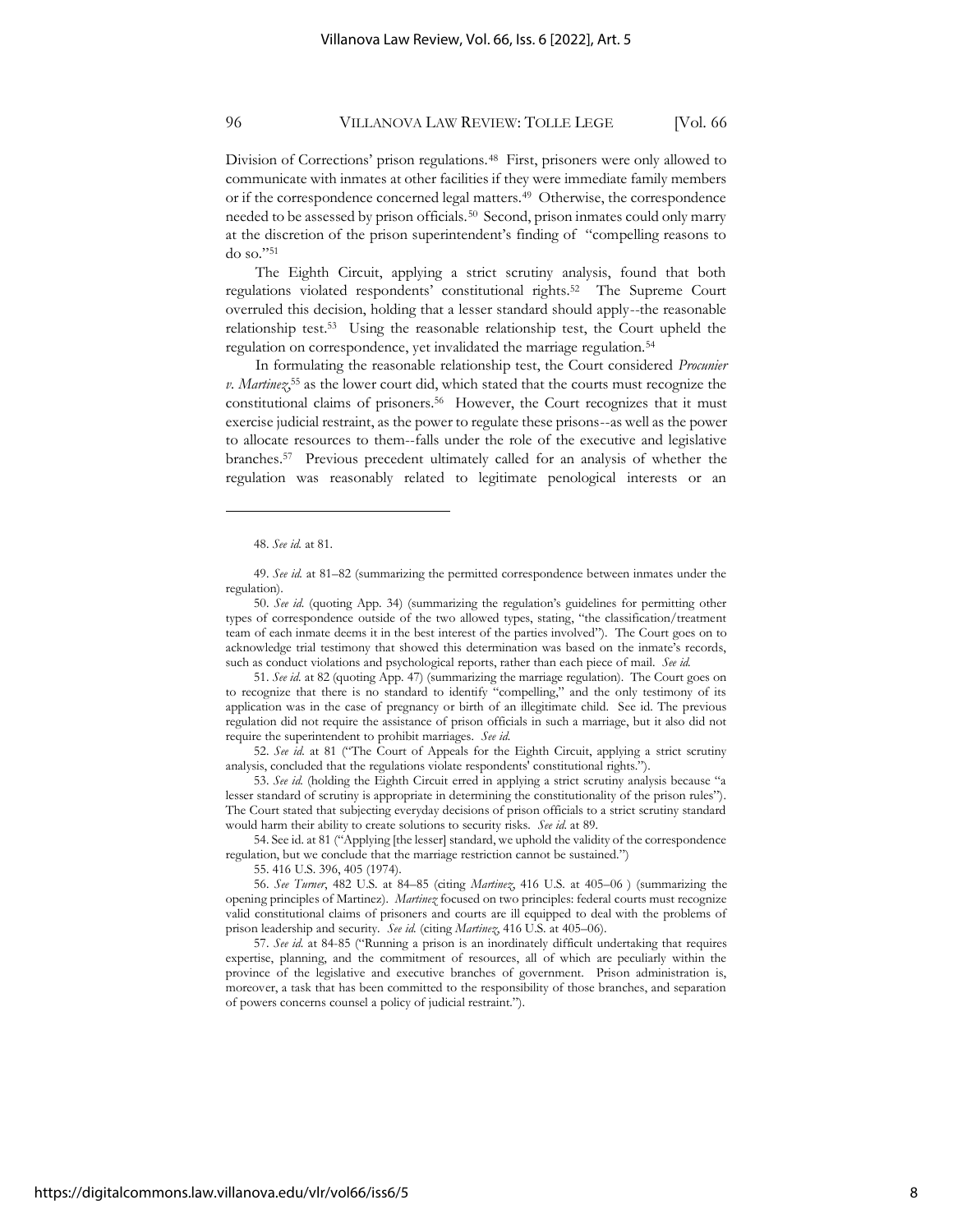## 2021] COMMENT 97

exaggerated response to such concerns.<sup>58</sup> Using these same cases, the Court established the four-part reasonable relationship test to analyze these claims: 1) whether there is a valid, rational connection between the regulation and the governmental interest; 2) whether there are alternate means to express this right available to the prison inmates; 3) whether the impact accommodating the right will have on prison guards and fellow inmates; and 4) whether the absence of alternatives suggests the reasonableness of the regulation.<sup>59</sup>

## *B. Write What You Know, Unless it's a Crime: Simon*  $\breve{c}$  *Schuster, Inc. v. Members of The New York State Crime Victims Bd.*

Son of Sam laws aim to prevent criminals from profiting from media—such as books, shows, and movies—about their crimes.<sup>60</sup> The history of such laws begins in the late 1970s when New York was terrorized by renowned serial killer, the Son of Sam; speculation arose that the killer, David Berkowitz, was going to sell the story.<sup>61</sup> The state passed a law (known colloquially as "The Son of Sam Law") in response to these rumors, requiring that any entity contracting with a criminal for the depiction of their crime must notify the New York State Crime Victims Board and turn over any income earned to be held available as a remedy in a potential civil suit brought by victims or their families.<sup>62</sup> The statute was so broad as to include any person who had entered a guilty plea or been convicted of a crime, as well as any person who voluntarily and intelligently confessed to a crime for which they were not prosecuted.<sup>63</sup>

<sup>58.</sup> *See id.* at 87 (surmising from four cases identified—*Pell*, *Jones*, *Bell*, *Block*—that "the Court . . . instead inquired whether a prison regulation that burdens fundamental rights is 'reasonably related' to legitimate penological objectives, or whether it represents an 'exaggerated response' to those concerns"). The Court first discusses *Pell v. Procunier*, in which a regulation banned inmates from partaking in face-to-face media interviews. *See id.* at 86 (citing Pell v. Procunier, 417 U.S. 817, 827 (1974)). The Court rejected the challenge in this case, stating that prison officials have expert judgement that should be deferred to, especially there is no evidence showing that the regulation is an exaggerated response. *See id.* Next, the Court looks to *Jones v. North Carolina Prisoners' Union*, in which regulations prohibited many of the normal functions of a union. See id. Again and, again, the Court rejected the challenge as the regulation was rationally related to the objectives of prison administration. *See id.* (citing Jones v. North Carolina Prisoners' Union, 433 U.S. 119, 129 (1977)). In *Bell v. Wolfish*, the regulation banned receipt of hardback books unless they were sent directly from the seller. *See id.* at 87 (citing Bell v. Wolfish, 441 U.S. 520, 550 (1979)). Once again, the Court found the regulation was a rational response and it should defer to prison administrators. *See id.* at 87 (citing *Bell*, 441 U.S. at 550–51). Finally, in *Block v. Rutherford*, the Court upheld a ban on physical visits as the sound discretion of prison officials determined it would jeopardize prison security and that the regulation was reasonably related to such. *See id.* (citing Block v. Rutherford, 468 U.S. 576, 589, 586 (1984)).

<sup>59.</sup> *See id.* at 89–90 (summarizing new four-factor analysis based on precedent from *Pell*, *Jones*, *Bell*, and *Block*).

<sup>60.</sup> Sandra Thomas, *Son of Sam Laws*, THE FIRST AMENDMENT ENCYCLOPEDIA (2009), <https://www.mtsu.edu/first-amendment/article/1242/son-of-sam-laws> [https://perma.cc/TE7G-GPAV] (explaining the basics of Son of Sam Laws).

<sup>61.</sup> *See* Simon & Schuster, Inc. v. Members of The New York State Crime Victims Bd., 502 U.S. 105, 108 (1991) (summarizing history of the law at issue in the case).

<sup>62.</sup> *See id.* at 109–10 (connecting the history of the law to what the law prohibits); *see also* N.Y. EXEC. LAW § 632-a (McKinney 2020).

<sup>63.</sup> *See Simon & Schuster, Inc*., 502 U.S. at 110 ("Subsection (10) broadly defines 'person convicted of a crime' to include 'any person convicted of a crime in this state either by entry of a plea of guilty or by conviction after trial and any person who has voluntarily and intelligently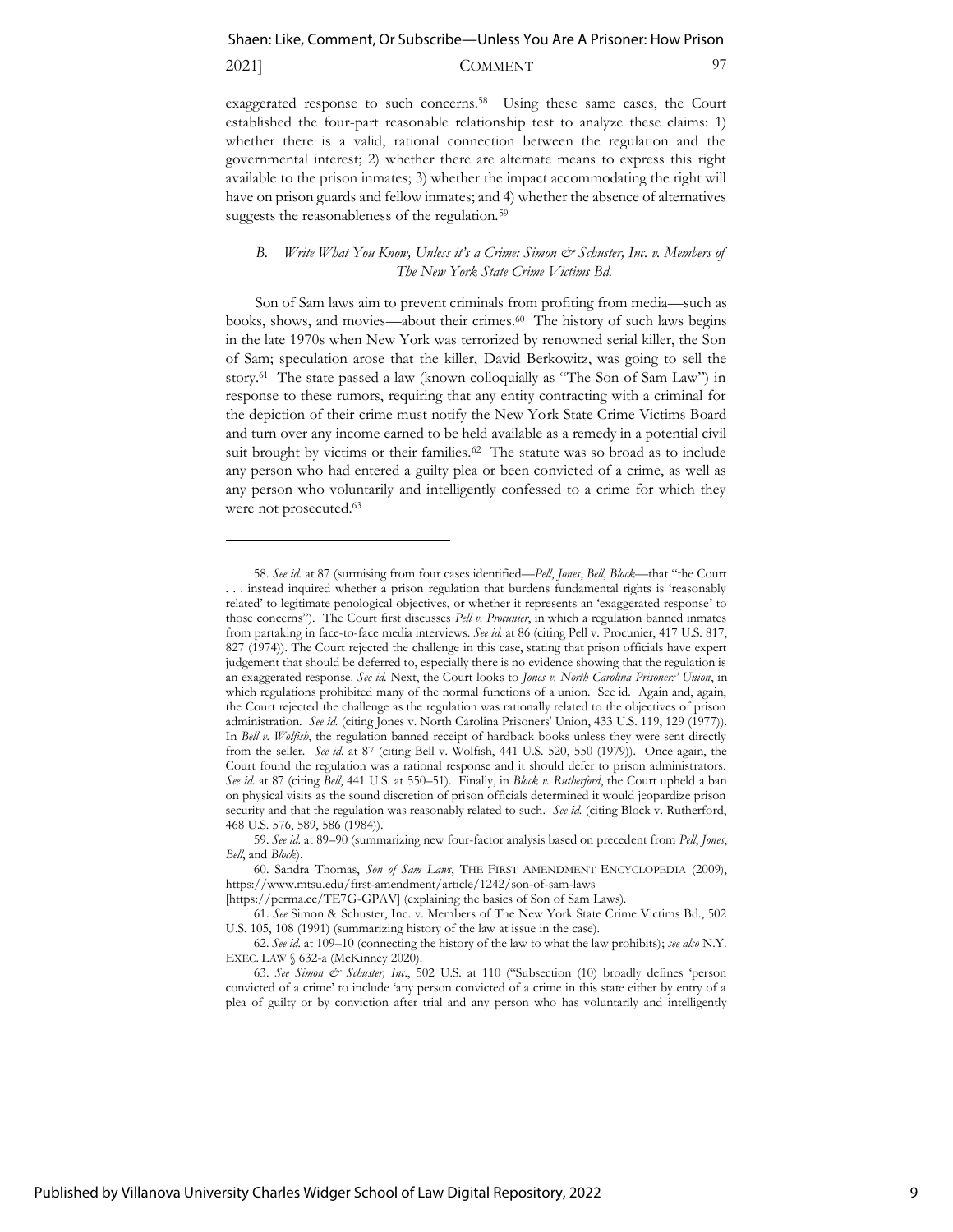The case arose when the publishing company Simon & Schuster contracted with mobster Henry Hill to publish and sell an autobiographical book on his life.<sup>64</sup> The book, *Wiseguy*, outlined the day-to-day life of Hill, and detailed many of the crimes he committed.<sup>65</sup> The Crime Victims Board notified Simon & Schuster about violating the Son of Sam law, informing the company that it must turn over all amounts owed to Hill, and Hill was to surrender any payments already made.<sup>66</sup> Simon & Schuster brought a 42 U.S.C. Section 1983 claim, seeking a declaration that the law violated the First Amendment.<sup>67</sup>

Applying a strict scrutiny standard, the Supreme Court ruled that the law was inconsistent with the First Amendment.<sup>68</sup> Following prior precedent, the Court held that a statute violates the First Amendment when it places a financial burden on an individual because of the content of their speech.<sup>69</sup> When a statute infringes upon a fundamental right, like any First Amendment right, the state can pass strict scrutiny only by justifying said statute with a legitimate state interest the statute advances.<sup>70</sup> Additionally, the statute must be narrowly tailored to address such an interest.<sup>71</sup> While New York had a legitimate interest in compensating the victims of these crimes, it did not have any interest in limiting such proceeds to that which arose from speech on crime.<sup>72</sup> Even with this legitimate interest, the inclusion of works on any subject—so long as it relates to the author's thoughts or recollections on his crime—as well as any person who had allegedly committed a crime—prosecuted or

admitted the commission of a crime for which such person is not prosecuted.'") (quoting N.Y. EXEC. LAW § 632-a(10)(b) (McKinney 2020)).

<sup>64.</sup> *See id.* at 111.

<sup>65.</sup> *See id.* at 112–13. Hill's crime organized crime career spanned 25 years, with most of said crimes being mundane such as extortion, importing and distributing narcotics, and numerous robberies. *See id.* However, he masterminded some of the largest crimes of his time, including the 1978–1979 Boston College basketball point-shaving scandal and the organized theft of six million dollars from Lufthansa Airlines. *See id.* Hill was arrested in 1980, yet obtained immunity as he testified in the trials of many of his colleagues. *See id.* At the time of writing his book, Hill was in the Federal Witness Protection Program under an assumed name. *See id.* The book accounts in first-person narrative Hill's daily activities over this career and the crimes he committed. *See id.*

<sup>66.</sup> *See id.* 114–15 (summarizing the events that occurred after the Crime Victims Board became aware of the situation and reviewed Hill's contract with Simon & Schuster).

<sup>67.</sup> *See id.* at 115 (introducing the procedural history of the case). *See generally* 42 U.S.C. § 1983. 42 U.S.C. § 1983 created a civil cause of action designed to address constitutional deprivations and enforce constitutional rights.

<sup>68.</sup> *See Simon & Schuster, Inc.*, 502 U.S. at 123.

<sup>69.</sup> *See id.* at 115 (citing Leathers v. Medlock, 499 U.S. 439, 447 (1991)). The Court found this principle so innate in the First Amendment that it does not require explanation. *See id.* at 115–16 (citing *Leathers*, 499 U.S. at 447).

<sup>70.</sup> *See id.* at 118 ("In order to justify such differential treatment, 'the State must show that its regulation is necessary to serve a compelling state interest and is narrowly drawn to achieve that end.'" (quoting Ark.Writers' Project, Inc. v. Ragland, 481 U.S. 221, 231 (1987)).

<sup>71.</sup> *See id.* at 121 (stating that the Court must analyze if the law is narrowly tailored to address the interest in compensating victims of crime).

<sup>72.</sup> *See id.* at 120–21 ("In short, the State has a compelling interest in compensating victims from the fruits of the crime, but little if any interest in limiting such compensation to the proceeds of the wrongdoer's speech about the crime.").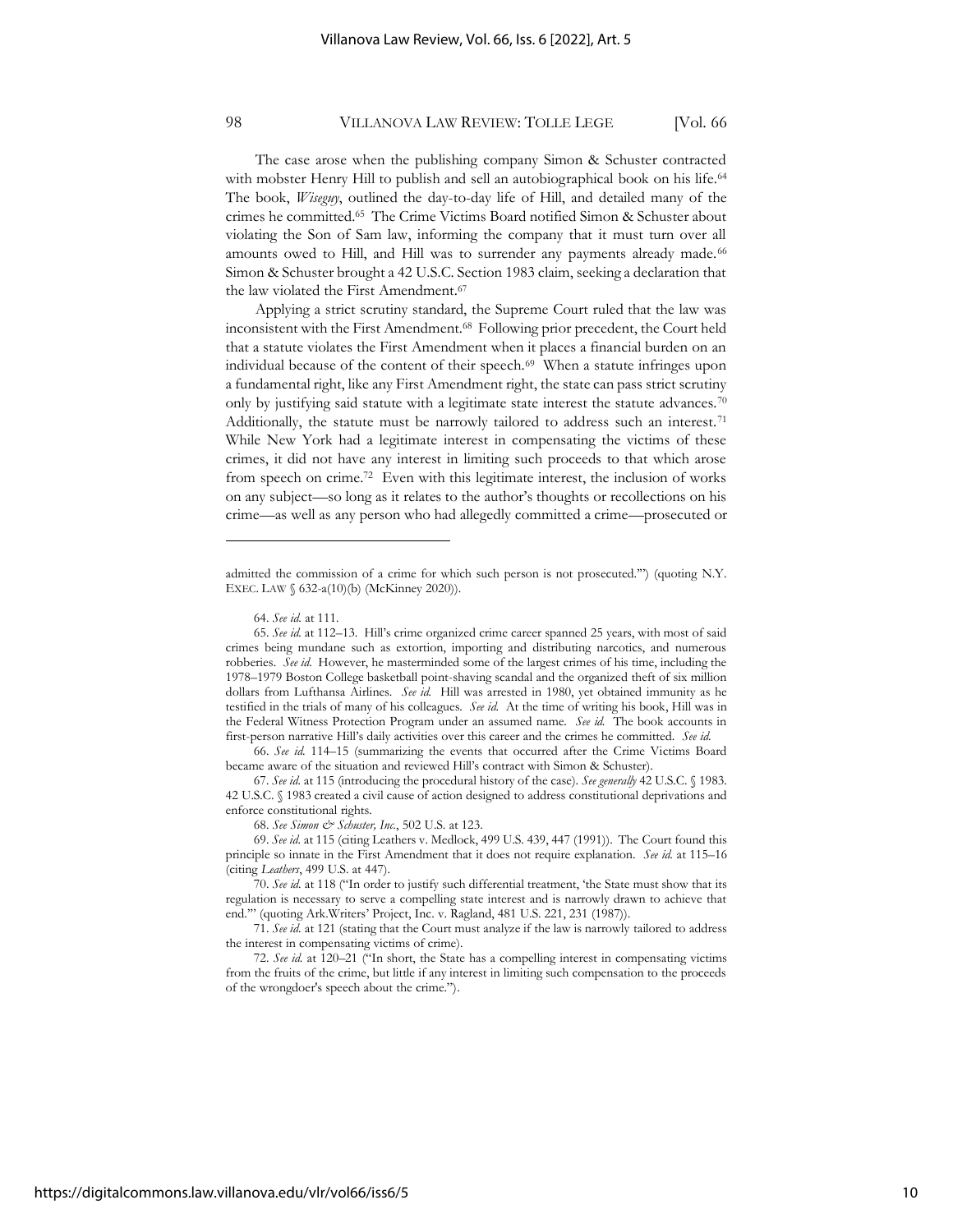## 2021] COMMENT 99

not—made the statute overinclusive and not narrowly tailored to address this interest.<sup>73</sup>

#### *C. Packingham v. North Carolina: Access to Social Media is a First Amendment Right, Even for Registered Sex Offenders*

In 2008, North Carolina passed a law that made it a felony for registered sex offenders to access social media sites where minor children could have a presence.<sup>74</sup> After the petitioner was convicted in state court of violating this statute, he petitioned for certiorari, challenging the law on First Amendment grounds.<sup>75</sup> Highlighting the importance of social media to previously incarcerated individuals and recognizing the unbounded limits of cyberspace, the Court called for narrow restrictions on social media access, as "what [the courts] say today might be obsolete tomorrow."<sup>76</sup>

Applying an intermediate scrutiny standard, the Supreme Court invalidated the statute.<sup>77</sup> Under intermediate scrutiny, a law must be narrowly tailored to address a significant government interest.<sup>78</sup> While North Carolina had an interest in protecting possible victims of such crimes, it did not prove that such a sweeping law was necessary to further that interest.<sup>79</sup> The Court held it would be possible to create a statute that more narrowly targets illicit conduct on the internet as opposed to banning access to most internet sites completely.<sup>80</sup>

Additionally, the Court expanded on the importance of social media and the internet.<sup>81</sup> The Court stated that the law "bars access to what for many are the principal sources for knowing current events, checking ads for employment, speaking and listening in the modern public square, and otherwise exploring the vast realms of human thought and knowledge."<sup>82</sup> To do so prevents an individual from accessing "the most powerful mechanisms available to a private citizen to make his

<sup>73.</sup> *See id.* at 121 (proffering the law is overinclusive as it covers any subject as long as it details the author's story of their crime, as well as including any person who has committed a crime whether they have been prosecuted or not).

<sup>74.</sup> *See* Packingham v. North Carolina, 137 S. Ct. 1730, 1733 (2017) (introducing the issue that gave rise to the case). The law gave a four-part test to determine which sites fell under this law: operated by a person who garners revenue from membership fees, ad sales, or other sources for operation of such site; facilitates interaction between two individuals for the purposes of friendship; allows users to create personal profiles; and provides users with the mechanisms to communicate with each other. *See id.* at 1733–34 (quoting N.C. GEN. STAT. ANN. §§ 14–202.5(a)–(b), (e) (West 2015)).

<sup>75.</sup> *See id.* at 1734–35 (summarizing the procedural history of the case).

<sup>76.</sup> *Id.* at 1735–36.

<sup>77.</sup> *Id.* at 1738.

<sup>78.</sup> *Id.* at 1736 (quoting McCullen v. Coakley, 573 U.S. 464, 486 (2014)).

<sup>79.</sup> *Id.* at 1737.

<sup>80.</sup> *See id.* ("Though the issue is not before the Court, it can be assumed that the First Amendment permits a State to enact specific, narrowly tailored laws that prohibit a sex offender from engaging in conduct that often presages a sexual crime, like contacting a minor or using a website to gather information about a minor.").

<sup>81.</sup> *Id.* at 1735 ("While in the past there may have been difficulty in identifying the most important places (in a spatial sense) for the exchange of views, today the answer is clear. It is cyberspace—the 'vast democratic forums of the Internet' in general, and social media in particular." (quoting Reno v. American Civil Liberties Union, 521 U.S. 844, 868 (1997))).

<sup>82.</sup> *Id.* at 1737 (emphasizing the First Amendment speech the law is prohibiting).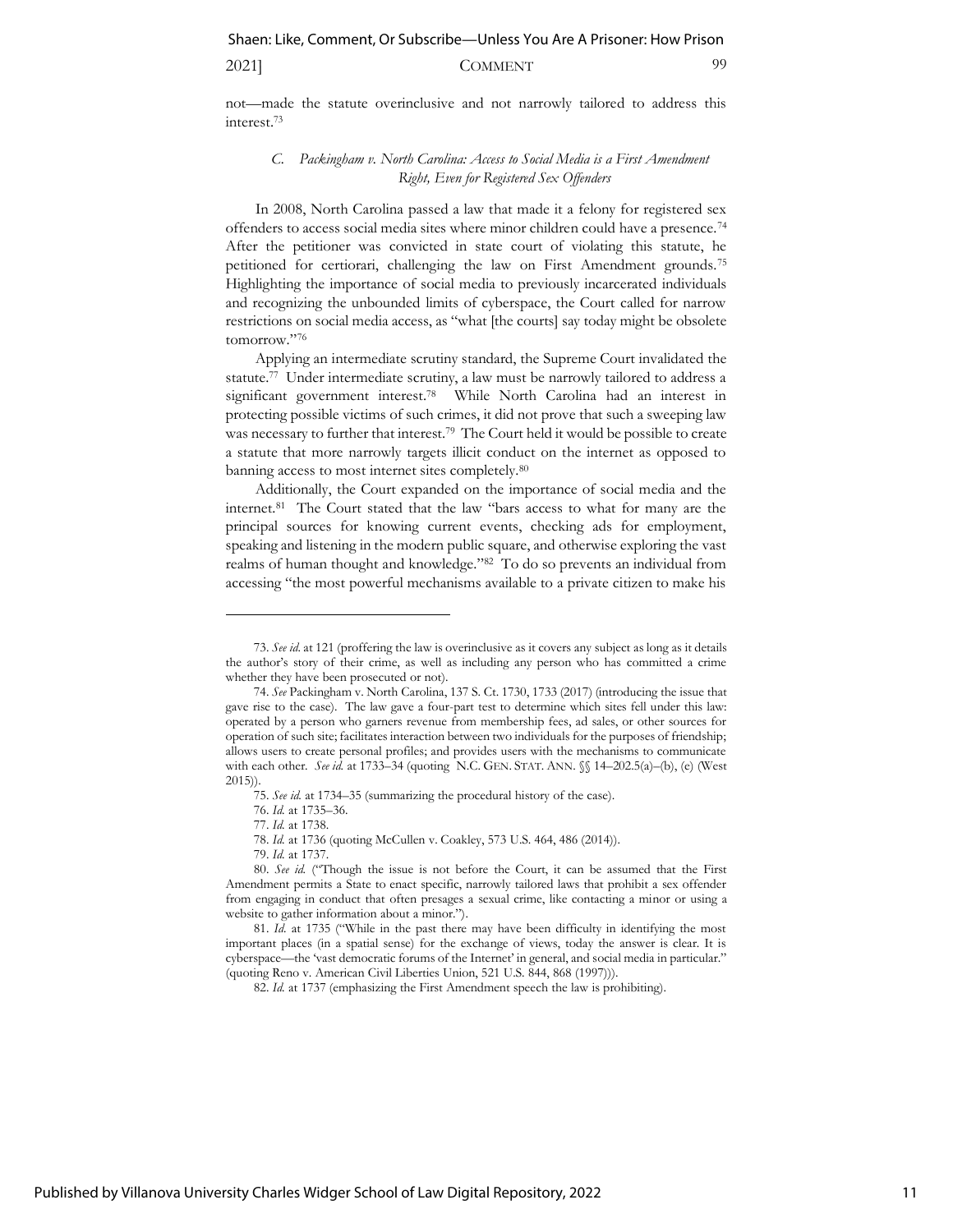or her voice heard."<sup>83</sup> Most pertinently, the Court discussed the benefits a convicted criminal can have from accessing networking sites of this nature: "Even convicted criminals—and in some instances especially convicted criminals—might receive legitimate benefits from these means for access to the world of ideas, in particular if they seek to reform and to pursue lawful and rewarding lives."<sup>84</sup> The Court emphasizes that social media is part of a revolution in thought occurring in cyberspace, and because it is uncertain how this revolution may proceed, the Court should be cautious about rulings that may prove quickly obsolete.<sup>85</sup> With this in mind, the Supreme Court recognized that the First Amendment needs to adapt as speech does, stating that it must be cautious before providing scant protection to the internet as it fosters this arena for new realizations.<sup>86</sup>

## III. THE COURTS 'COMMENT' ON FIRST AMENDMENT RIGHTS FOR PRISONERS, BUT THEY ONLY 'LIKE' SOME OF THEM

In the past five years, incarcerated people have experienced inconsistent developments in the protection of their First Amendment rights.<sup>87</sup> Most recently, in *Sisney v. Kaemingk*, <sup>88</sup> inmates achieved success when challenging a South Dakota Board of Corrections pornography policy that prohibited any literature with sexual content or that depicted nudity, including works of art.<sup>89</sup> This decision reflects the modern understanding of the First Amendment and how it applies to prisons.<sup>90</sup> While the courts are willing to recognize how the First Amendment is changing, especially in the context of the internet, there is still a disconnect in the application

<sup>83.</sup> *Id.* (arguing the weight of the forum that the internet provides).

<sup>84.</sup> *Id.* (arguing the importance of the internet to convicted criminals, especially as they readapt to everyday life).

<sup>85.</sup> *Id.* at 1736.

<sup>86.</sup> *See id.* ("This case is one of the first this Court has taken to address the relationship between the First Amendment and the modern Internet. As a result, the Court must exercise extreme caution before suggesting that the First Amendment provides scant protection for access to vast networks in that medium.").

<sup>87.</sup> *Compare* Aguiar v. Recktenwald, 649 F. App'x 293, 295 (3d Cir. 2016) (upholding the prison's deactivation of a prisoner's social media account), *with* Cohen v. Barr, 20 Civ. 5614 (AKH), 2020 WL 4250342, at \*1 (S.D.N.Y. July 23, 2020) (holding that a complete bar on interaction with the media in a Federal Location Monitoring Agreement did not address the true penological interests of the government), and Manning v. Powers, 281 F. Supp. 3d 953, 960–61 (C.D. Cal. 2017) (holding that the plaintiff would likely be successful in challenging a complete ban on interacting with social media sites in a parole agreement on First Amendment grounds).

<sup>88.</sup> 469 F. Supp. 3d 903 (D.S.D. 2020).

<sup>89.</sup> *See id.* at 918–19 (holding that a complete ban on any publications with nudity was too broad, infringing upon prisoner's First Amendment rights).

<sup>90.</sup> *See* Christine D. Truter, *Comment, First Amendment Rights of Prisoners: Freedom of the Prison Press*, 18 U.S.F.L. REV. 599, 600 (1984) (explaining how after the erosion of the hands-off doctrine with prisons and censorship, the Supreme Court ruled that prisoners do retain their First Amendment rights in *Pell v. Procunier*) (citing Pell v. Procunier, 417 U.S. 817, 822 (1974)).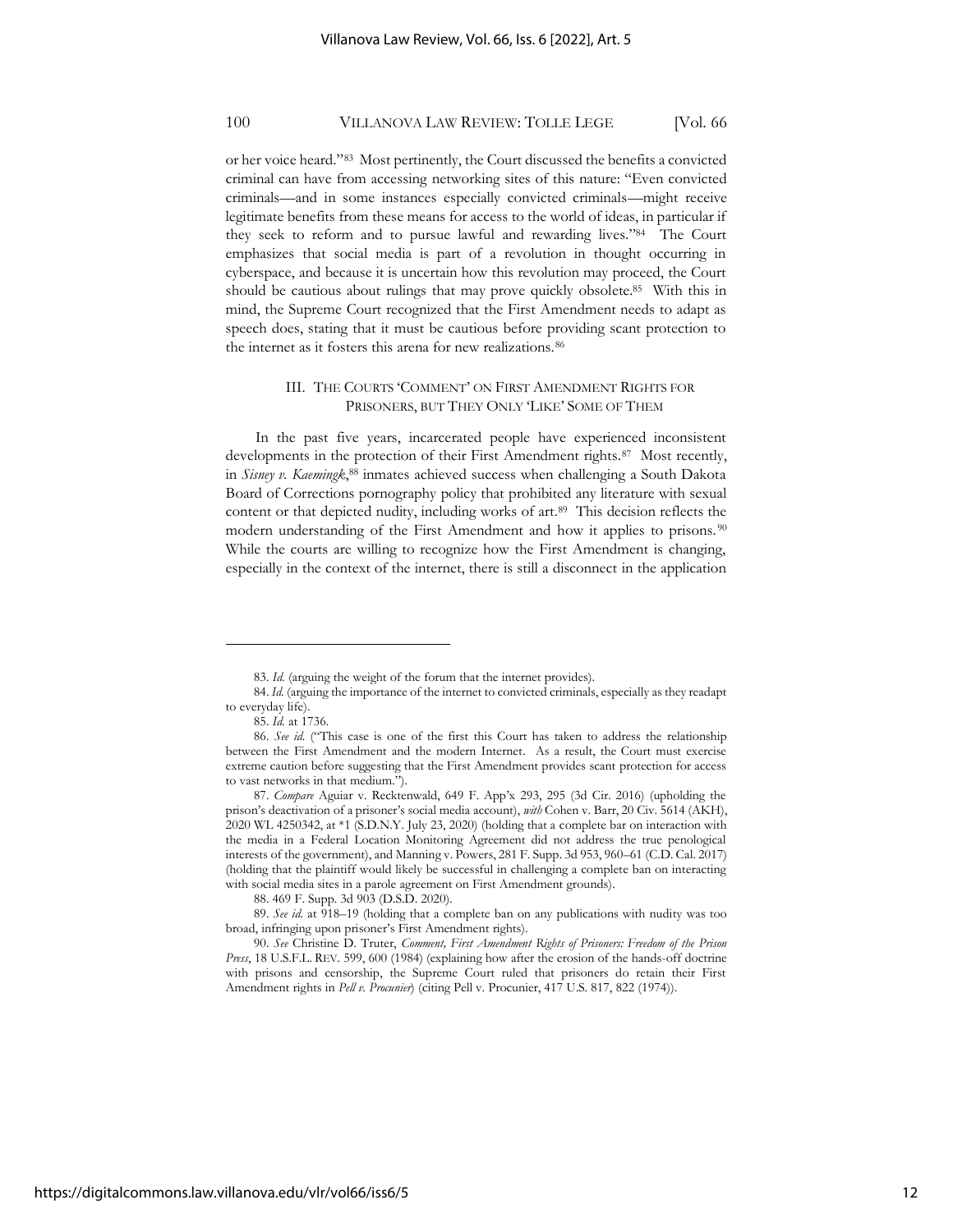## 2021] **COMMENT** 101

of these changes.<sup>91</sup> Amended Son of Sam laws and reimbursement laws still prevent inmates from keeping any future profits from telling not only the story of their crimes but any story at all.<sup>92</sup> Prisoners furloughed to at-home sentences or released criminals on parole have won challenges to complete bans on their access to social media, yet prison inmates are still blocked or discouraged from sharing their ideas and beliefs in this forum.<sup>93</sup>

## *A. One New Like: Court Expands Prisoners Access to Literature in Sisney v. Kaemingk*

*Sisney v. Kaemingk* illuminates the modern understanding of the First Amendment and how it applies to incarcerated persons. In this case, the court overturned a prison pornography policy that broadly restricted the types of literature prisoners could read.<sup>94</sup> It reviewed the policy in light of *Turner* as well as recent precedent that discussed disqualifying characteristics for reading material.<sup>95</sup> Ultimately, the court held that the policy was an exaggerated response to the prison's concerns.<sup>96</sup>

In June 2020, the District Court of South Dakota found that the Department of Corrections pornography policy violated the U.S. Constitution.<sup>97</sup> The policy prohibited inmates from buying, possessing, or attempting to possess pornographic material.<sup>98</sup> Pornographic material was defined as any literature that included nudity or sexually explicit conduct, as well as depictions of nudity or sexually explicit conduct.<sup>99</sup> Nudity was defined as "a pictorial or other graphic depiction where male

94. Sisney v. Kaemingk, 469 F. Supp. 3d 903, 918–19 (D.S.D. 2020).

<sup>91.</sup> *See* Packingham v. North Carolina, 137 S. Ct. 1730, 1736 (2017) (summarizing the revolution of the Cyber Age and the need for courts to be considerate in what they say regarding such, as it may become quickly obsolete).

<sup>92.</sup> See, e.g., N.Y. EXEC. LAW § 632-a (McKinney 2020) (reflecting the amendments to New York's Son of Sam law to show how it stands today); MICH. COMP. LAWS ANN.  $\{\$800.401-406$ (West 2020) (showing Michigan's reimbursement law, which calls any windfall a prisoner may come into as a means to pay for incarceration); Alter, *supra* note 22 (showing the application of Michigan's reimbursement law on an inmate who wrote a book of short stories unrelated to his crime); Steven P. Vargas, Comment, *New York's Son of Sam Law: Alive and Well Today*, 11 TOURO L. REV. 629, 646 (1995) (stating that New York's Son of Sam law was revised to remove the constitutional blemishes the Supreme Court identified in *Simon & Schuster*).

<sup>93.</sup> *See, e.g.*, *Cohen*, 2020 WL 4250342, at \*1 (barring media ban in an at-home sentence agreement); Manning, 281 F. Supp. at 960–61 (barring social media ban in parole agreement); *Aguiar*, 649 F. App'x at 295 (allowing prison deactivation of a social media account).

<sup>95.</sup> *See id.* at 911–12, 916–17 (analyzing the prison's pornography policy in light of the *Turner* analysis and a recent case that was more intentional about analyzing reading material broadly).

<sup>96.</sup> *See id.* at 917.

<sup>97.</sup> *See id.* at 919 (finding merit in plaintiff's constitutional as applied and facial challenges to the prison regulation).

<sup>98.</sup> *See id.* at 910 (quoting the regulation at issue, which "prohibits the purchase, possession and attempted possession and manufacturing of pornographic material by offenders in its institutions").

<sup>99.</sup> *See id.* (quoting the definition of pornographic material in the regulation that "[i]ncludes books, articles, pamphlets, magazines, periodicals, or any other publications or materials that feature nudity or 'sexually explicit' conduct" and "may also include books, pamphlets, magazines, periodicals or other publications or material that features, or includes photographs, drawings, etchings, paintings, or other graphic depictions of nudity or sexually explicit material").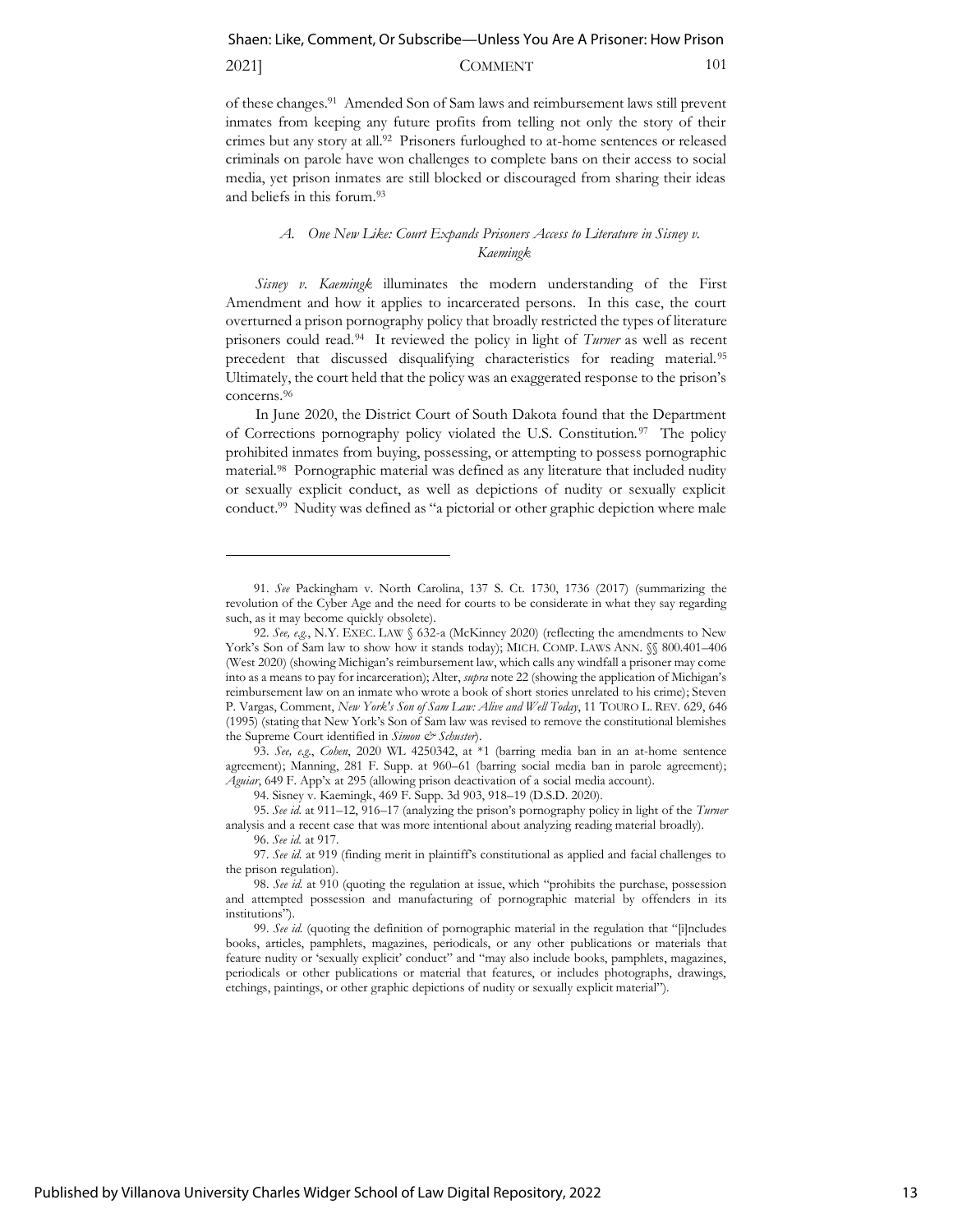or female genitalia, pubic area, buttocks or female breasts are exposed."<sup>100</sup> The definition of sexually explicit encapsulated this definition of nudity and expanded the prohibited materials even further.<sup>101</sup> Charles Sisney, an inmate within the South Dakota Department of Corrections, made both as-applied and facial challenges to this policy because the prison rejected his delivery of seven publications and nine pictures while he was incarcerated.<sup>102</sup>

The District Court applied the *Turner* analysis to both challenges.<sup>103</sup> As applied, the court ruled that the pornography policy was not related to a penological interest, except in two instances: where the content was overtly sexual or could play to the "prurient interests" of certain offenders.<sup>104</sup> Second, there were no reasonable alternative means by which prisoners could exercise these First Amendment rights.<sup>105</sup> The court acknowledged that the prison could tailor content restrictions based on each individual prisoner's conviction.<sup>106</sup> However, the court did not expect

<sup>100.</sup> *Id.* Additionally, the policy exempts "[p]ublished material containing nudity illustrative of medical, educational or anthropological content . . . ." *Id.*

<sup>101.</sup> *See id.* at 910–11 (quoting the definition of sexually explicit in the regulation, which "includes written and/or pictorial, graphic depiction of actual or simulated sexual acts, including but not limited to sexual intercourse, oral sex or masturbation" and "also includes individual pictures, photographs, drawings, etchings, writings or paintings of nudity or sexually explicit conduct that are not part of a book, pamphlet, magazine, periodical or other publication.").

<sup>102.</sup> *See id.* at 910 (summarizing the grounds for the case). Sisney was rejected delivery of *Pretty Face* Manga Comics, Volumes 3, 4, 5, 6, *Thrones of Desire*, *Pride and Prejudice: The Wild and Wanton Edition*, and Matisse, Picasso and Modern Art in Paris. *See id.* The photos Sisney was denied access to were *Paradise* by Michelangelo, *The Expulsion* from the Garden by Michelangelo which is painted on the Sistine Chapel ceiling, *Statue of David* by Michelangelo, *Bronze The Creation of Adam and Eve* by Lorenzo Ghiberti, *The Fall and Expulsion from the Garden of Eden* by Michelangelo, which is also depicted on the ceiling of the Sistine Chapel, *Study of the Resurrection of the Dead* by Michelangelo, and *Paradise Bronze* by Michelangelo. *See id.*

<sup>103.</sup> *See id.* at 911 (citing Thornburgh v. Abbott, 490 U.S. 401, 403 (1989); Bahrampour v. Lampert, 356 F.3d 969, 975 (9th Cir. 2004)) ("*Turner* analysis is applicable to both as applied and facial challenges.").

<sup>104.</sup> *See id.* ("The pornography policy is related to a governmental objective, but not reasonably so except in the instances of Manga Comics and Coppertone."). For the as-applied challenge, the *Turner* factors were applied to each item. *See id.* Under the third *Turner* factor analyzing the impact of assertion of the constitutional right, the court ruled that the Manga Comics include sexual themes that would give them value to be bartered, as well as have an adverse effect on female employees. *See id.* Under the second *Turner* factor analyzing other means to exercise these rights, the court acknowledged it would be too much of a burden for prisons to evaluate each inmate and provide access based on profile which is most pertinent to the Coppertone ad. *See id.* The Coppertone ad depicts the cuteness of a child that would pique the "prurient interests" of child sex offenders. *See id.* at 913. While these criminals are a minority in the prison, the penological interests concerning them must override the constitutional interests of the majority of the prison. *See id.* Ultimately, the regulation was not deemed an exaggerated response when applied to either of these publications. *See id.* at 912.

<sup>105.</sup> *See id.* at 911–12 ("As for the second factor, there is no alternate means by which prisoners can exercise their First Amendment rights . . . .").

<sup>106.</sup> See id. at 912. In its *Turner* analysis, the court found:

As for the second factor, there is no alternate means by which prisoners can exercise their First Amendment rights unless prisoners were evaluated individually and provided access according to their profile. For example, prisoners inclined to violence would get no vio lence related materials. *See* Murchison v. Rogers, 779 F.3d 882 (8th Cir. 2015) (single issue of Newsweek magazine banned to all the prison population for its strong depiction of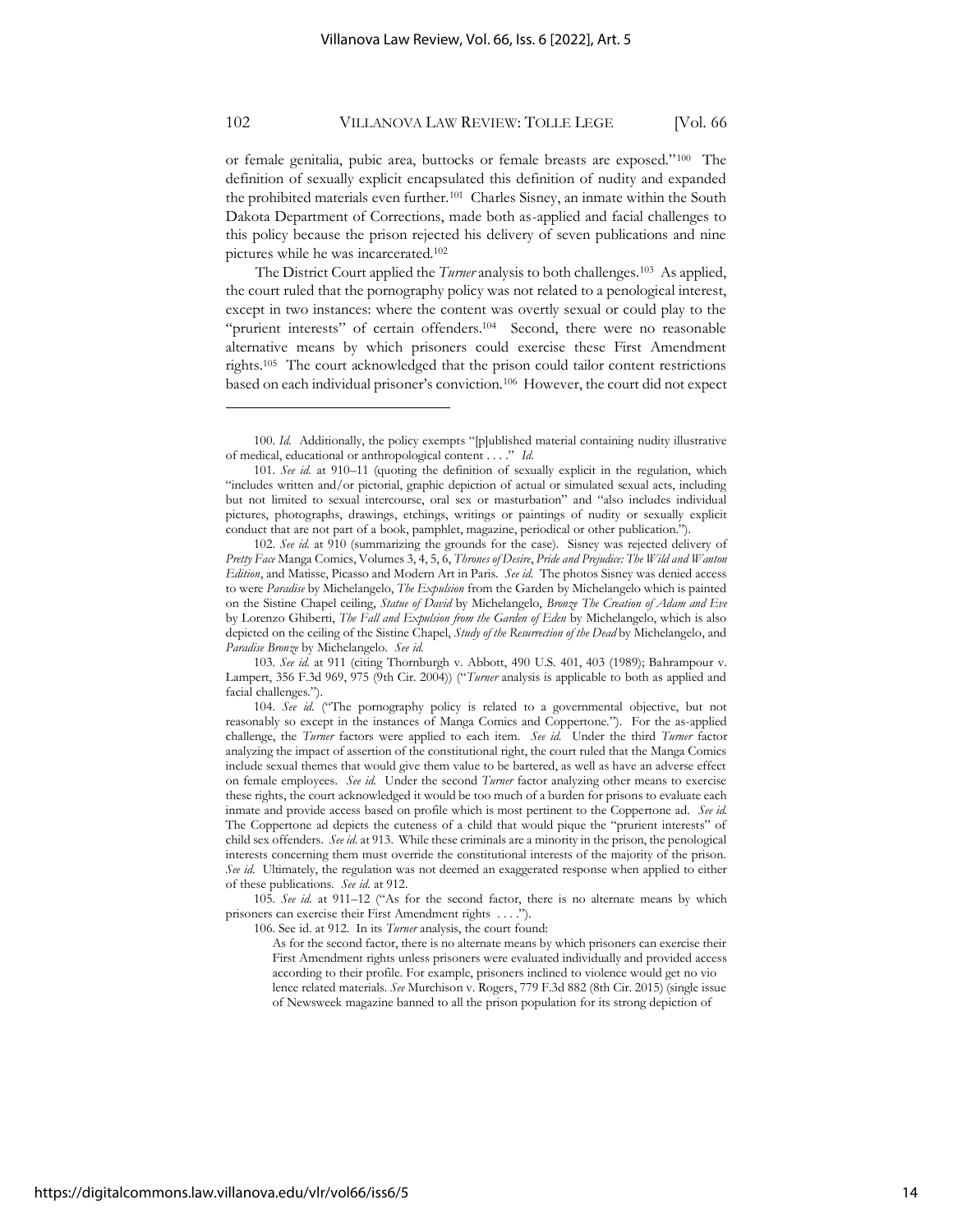## 2021] COMMENT 103

this level of specificity from prison administrators.<sup>107</sup> Third, the court stated that it was difficult to identify any burden that accommodating these rights would have created for others in the prison.<sup>108</sup> Finally, the court identified a possible alternative to this regulation based on a prior case.<sup>109</sup> The District Court had previously validated a policy that allowed a publication to be judged in its entirety, rather than just its parts—such as a specific page—that may be prohibited.<sup>110</sup> Based on this alternative, the court ruled that the pornography policy was an exaggerated response to prison concerns, except in the two exceptions previously mentioned.<sup>111</sup>

For the facial challenge, the court focused on the inclusion of nudity in the policy and its definitions.<sup>112</sup> Simple nudity, as the court called it, is not sexually explicit conduct.<sup>113</sup> By removing the word nudity from the definition of sexually explicit as well as pornographic material, the policy would pass the *Turner* analysis.<sup>114</sup> Next, the court applied *Turner* to invalidate the prohibition of depictions of simple nudity, stating that there is no legitimate penological interest to support such a ban.<sup>115</sup> Finally, the court further stated that banning the written word of sexual

*Id.* The court goes on to say that without these deletions, the policy is overly broad and violates the First Amendment. *See id.* Additionally, banning a publication because of a single sexual reference would also qualify as overly broad. *See id.* For the second factor of the Turner test, the court acknowledges that there are no alternative means by which a prisoner could view simple nudity or literature without sexually explicit conduct. *See id.* at 916–17. Third, to allow sexually explicit material would have an adverse effect on the prison and its occupants, yet the court still separates simple nudity and single reference publications from this idea. *See id.* at 917. Finally, if the policy banned only sexually explicit material, it would not be an exaggerated response. See id.

115. *See id.* at 917 ("What then about depictions of simple nudity that is not sexually explicit? The regulations banning simple nudity which has no component of being sexually explicit as defined by the policy, has no reasonable relation to any legitimate penological interests."). Again, applying the *Turner* factors in their entirety, the court says that there are no alternative means for which prisoners can view simple nudity. *See id.* Third, the court believes there would be no "discernible impact" on prison occupants and guards. *See id.* "Finally, the banning of simple nudity,

gang

violence). Child sex offenders would not get Coppertone type ads or other similar materials. *See id.* at 911–12.

<sup>107.</sup> *See id.* at 912 ("Although such specific limitations are possible, it is not reasonable for the courts to require that level of specificity from prison administrators.").

<sup>108.</sup> *See id.* (acknowledging the difficulty in imagining any burden being created through the exercise of this right, except in the case of the Manga Comics and the Coppertone ad which have bartering value).

<sup>109.</sup> *See id.* (asserting the application of the policy the court adopted previously as one possible alternative to this regulation, that has not been departed from).

<sup>110.</sup> *See id.* at 911 (citing King v. Dooley, 4:00-cv-04052-LLP, No. 34 (D.S.D. June 16, 2003)) (summarizing the policy the court upheld in *King*). In *King*, the policy looked at what the book featured. *See id.* This definition of "features" considered the entire book, not just a single page, and would not ban a book if material could be prurient, but was not, and only contributed to the greater narrative. *See id.*

<sup>111.</sup> *See id.* at 912 (asserting the existence of alternative means of regulation, including one ruled on by the court, when the court found the policy to be an exaggerated response as applied).

<sup>112.</sup> *See id.* at 916 (analyzing the use of nudity, as defined outside of what is sexually explicit material).

<sup>113.</sup> *See id.* ("Sexually explicit conduct is far removed from simple nudity.").

<sup>114.</sup> *See id.* Again, applying the *Turner* analysis, the court stated:

As for the factors underlying that ultimate Turner test, the government objective under lying that portion of the regulations is legitimate and neutral, and that portion of the reg ulations is rationally related to that government objective only with the removal of nudity from the definitions of pornographic material and what is sexually explicit.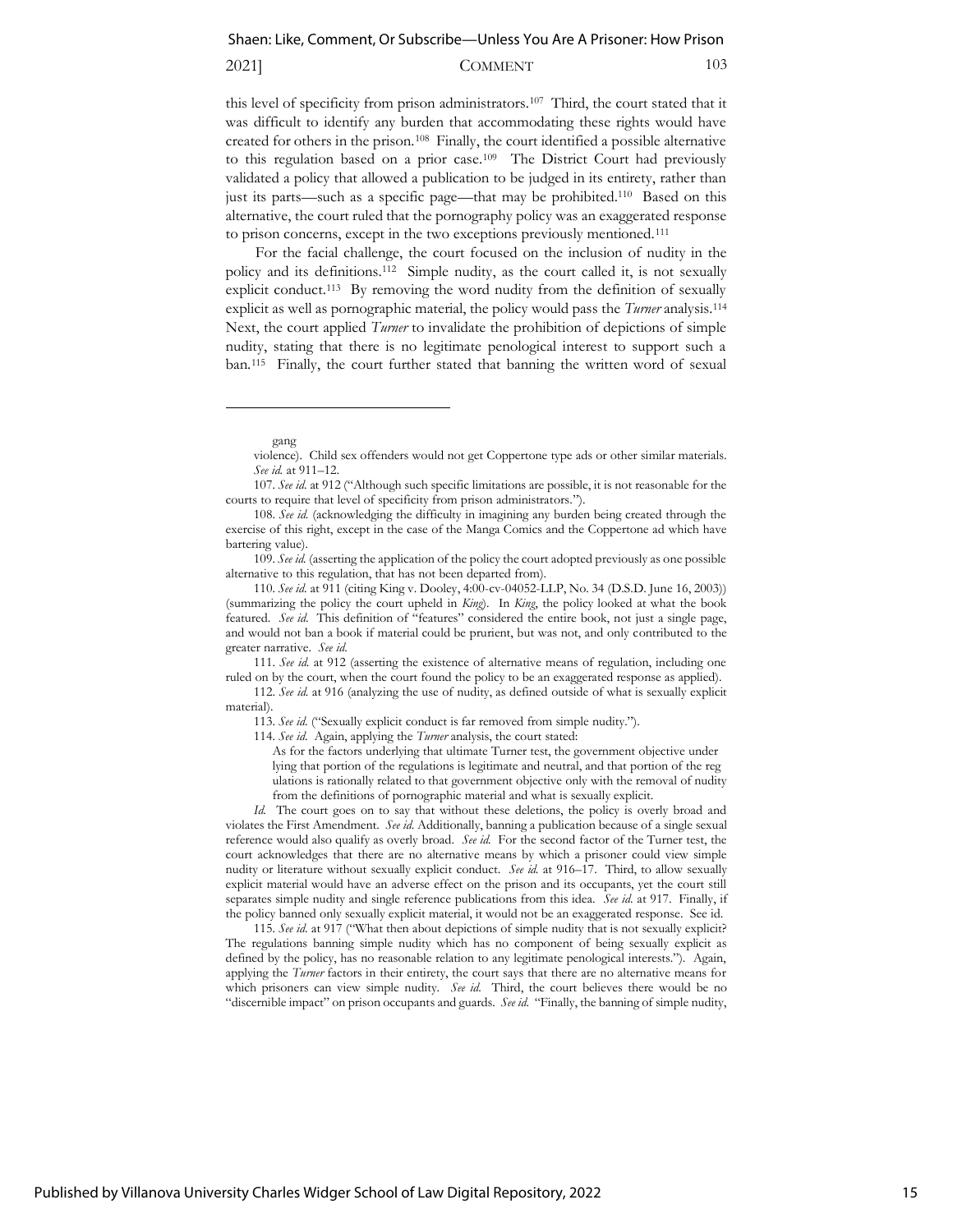content violates the First Amendment.<sup>116</sup> There must be a distinction between publications that feature sexual content as compared to those where sexual content is merely a part of the publication.<sup>117</sup> Overall, the court ruled that the prison system must edit the definitions to exclude nudity in order to focus on sexually explicit material or the policy is overly broad, failing to reasonably relate to the penological interest behind it, violating the First Amendment.<sup>118</sup>

#### *B. Modern Son of Sam Laws and Reimbursement Laws*

While the Supreme Court ruled that New York's Son of Sam law was too broad, it did not prevent revision of the law to comport with its holding.<sup>119</sup> Today, the law still stands, albeit with more well-defined parameters.<sup>120</sup> New York Executive Law Section 632-a mandates that any person convicted of a specifically enumerated crime, whether in prison, on parole, or no longer under sanctions or supervision of any kind, cannot profit from their crimes.<sup>121</sup> The statute now more narrowly defines the crimes subject to its purview, including violent felonies, class B felonies, any felony in the first degree, and grand larceny in the fourth degree.<sup>122</sup> The law goes

nudity which has no component of being sexually explicit, is an exaggerated response to prison concerns." *See id.*

<sup>116.</sup> *See id.* (emphasizing the gravity of banning the written word of sexual material). See id. The court states that the King policy did not even go this far to emphasize the severity of the policy at hand. *See id.* To have a ban of this magnitude could include rejection of the Bible, many of Shakespeare's works, all of the works of John Updike, Philip Roth, Earnest Hemingway, and Gabriel Garcia Marquez. *See id.*

<sup>117.</sup> *See id.* ("It is a huge leap for the current policy to ban written material with sexual content where the sexual content is a natural part of the written work as opposed to sexual material being the feature of the publication.").

<sup>118.</sup> *See id.* (summarizing the holding of the court). The court suggests a pornographic material definition, without the words "nudity or" before sexually explicit, to be updated as follows to comply with the First Amendment:

Includes books, articles, pamphlets, magazines, periodicals, or any other publications or ma terials that feature "sexually explicit" conduct. Pornographic material may also include books, pamphlets, magazines, periodicals or other publications or material that features photographs, drawings, etchings, paintings, or other graphic depictions of sexually explicit material. "Fea ture" means a publication which routinely and regularly featured pornography, or in the case of one-time issues, promoted itself based on pornographic content. Graphic depictions of nudity of minors is prohibited.

*Id.*

<sup>119.</sup> *See* Vargas, *supra* note 92, at 646 (stating how New York edited the Son of Sam law to comport with the Supreme Court's ruling it unconstitutional); *see also* Simon & Schuster, Inc. v. Members of The New York State Crime Victims Bd., 502 U.S. 105, 123 (1991) (holding that New York's Son of Sam law specifically was overly broad for reasons stated in the opinion and inconsistent with the constitution).

<sup>120.</sup> *See* N.Y. EXEC. LAW § 632-a (McKinney 2020) (reflecting the revisions made to the law to not only address the Supreme Court's concerns, but generally narrow the scope of the prohibition); *see also Simon & Schuster*, 502 U.S. at 123 ("The Federal Government and many of the States have enacted statutes designed to serve purposes similar to that served by the Son of Sam law."); Vargas, *supra* note 92, at 645 ("The revised statute was essentially a three-point response to the *Simon*  $\dot{\mathcal{C}}$  *Schuster, Inc.* opinion.").

<sup>121.</sup> *See* EXEC. § 632-a.

<sup>122.</sup> *See id.* § 632-a(1)(e)(i) (listing the crimes which fall under the statute). This list includes: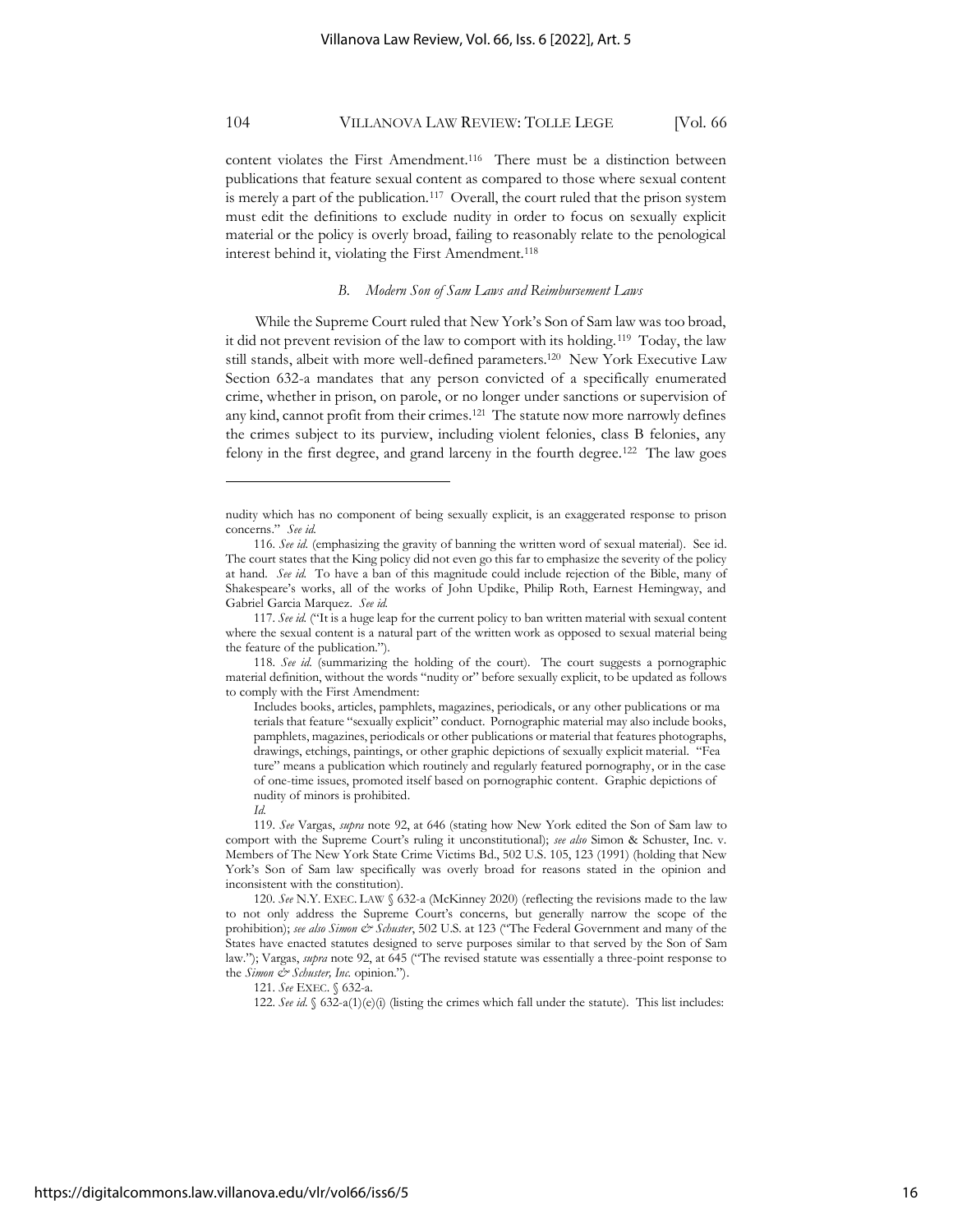2021] **COMMENT** 105

on to state that any such profits will be escrowed by the state, allowing victims of the crime to file a civil action for damages within three years of the discovery of such profits.<sup>123</sup> After three years, if no such action commences, the funds will be returned to the respondent.<sup>124</sup>

Even if prisoners do not write about their crime, the state can claim any profits from a book or any windfall that the prisoner may receive.<sup>125</sup> Incarceration reimbursement laws, currently enacted in forty-nine states, allow a state to file an action against an inmate or former inmate for the cost of their "care," as the statute states.<sup>126</sup> In 2017, Michigan applied such a law to file suit against Curtis Dawkins.<sup>127</sup> Dawkins, who is currently serving a life sentence in prison, had his collection of short stories, *The Graybar Hotel*, published in 2016.<sup>128</sup> He had transferred any profits from the book to his family for his children's education.<sup>129</sup> However, the Michigan Treasury Department filed a complaint stating he had no right to do so, in addition

(D) an offense defined in the penal law that is titled in such law as a felony in the first degree; (E) grand larceny in the fourth degree as defined in subdivision six of section 155.30 or grand larceny in the second degree as defined in section 155.40 of the penal law;

124. *See id.*  $\frac{632-a(7)}{b}$  (iv) ("In the event no claim was filed or judgment obtained prior to the expiration of the three year statute of limitations, the office shall return the escrowed amount to the respondent.").

125. *See* MICH. COMP. LAWS ANN. §§ 800.401-06 (West 2020) (outlining Michigan's reimbursement law); *see also* Alter, *supra* note 22 (summarizing an instance where a prisoner's profits in connection with a book he published were claimed as reimbursement for the cost of his incarceration).

128. *See id.* (introducing Curtis Dawkins and his situation).

129. *See id.* ("The book was also a boon for his family: Mr. Dawkins directed the money into an education fund for his three children.").

<sup>(</sup>A) a violent felony offense as defined in subdivision one of section 70.02 of the penal law;

<sup>(</sup>B) a class B felony offense defined in the penal law;

<sup>(</sup>C) an offense for which a merit time allowance may not be received against the sentence pursuant to paragraph (d) of subdivision one of section eight hundred three of the correction law;

<sup>(</sup>F) criminal possession of stolen property in the second degree as defined in section 165.52 of the penal law; or

<sup>(</sup>G) an offense in any jurisdiction which includes all of the essential elements of any of the crimes specified in clauses (A) through (F) of this subparagraph and either the crime victim as defined in subparagraph (i) of paragraph (d) of this subdivision was a resident of this state at the time of the commission of the offense or the act or acts constituting the crime occurred in whole or in part in this state.

*Id.*

<sup>123.</sup> *See id.* § 632-a(3) ("Notwithstanding any inconsistent provision of the estates, powers and trusts law or the civil practice law and rules with respect to the timely bringing of an action, any crime victim shall have the right to bring a civil action in a court of competent jurisdiction to recover money damages from a person convicted of a crime of which the crime victim is a victim, or the representative of that convicted person, within three years of the discovery of any profits from a crime or funds of a convicted person, as those terms are defined in this section.").

<sup>126.</sup> *See, e.g.*, Alter, *supra* note 22 ("Michigan is one of more than 40 states where prisoners can be forced to pay for the cost of their incarceration, according to the Brennan Center for Justice at the New York University School of Law."); *Is Charging Inmates to Stay in Prison Smart Policy?*, BRENNAN CTR. FOR JUSTICE (Sept. 9, 2019), https://www.brennancenter.org/ourwork/research-reports/charging-inmates-stay-prison-smart-policy [https://perma.cc/F7YQ-5Y2Y] (showing that 49 states, where data is available, have pay-to-stay laws); MICH. COMP. LAWS ANN. § 800.403(2) (West 2020).

<sup>127.</sup> *See* Alter, *supra* note 22 (summarizing the claim filed against Dawkins after an article came out about him and the book he wrote).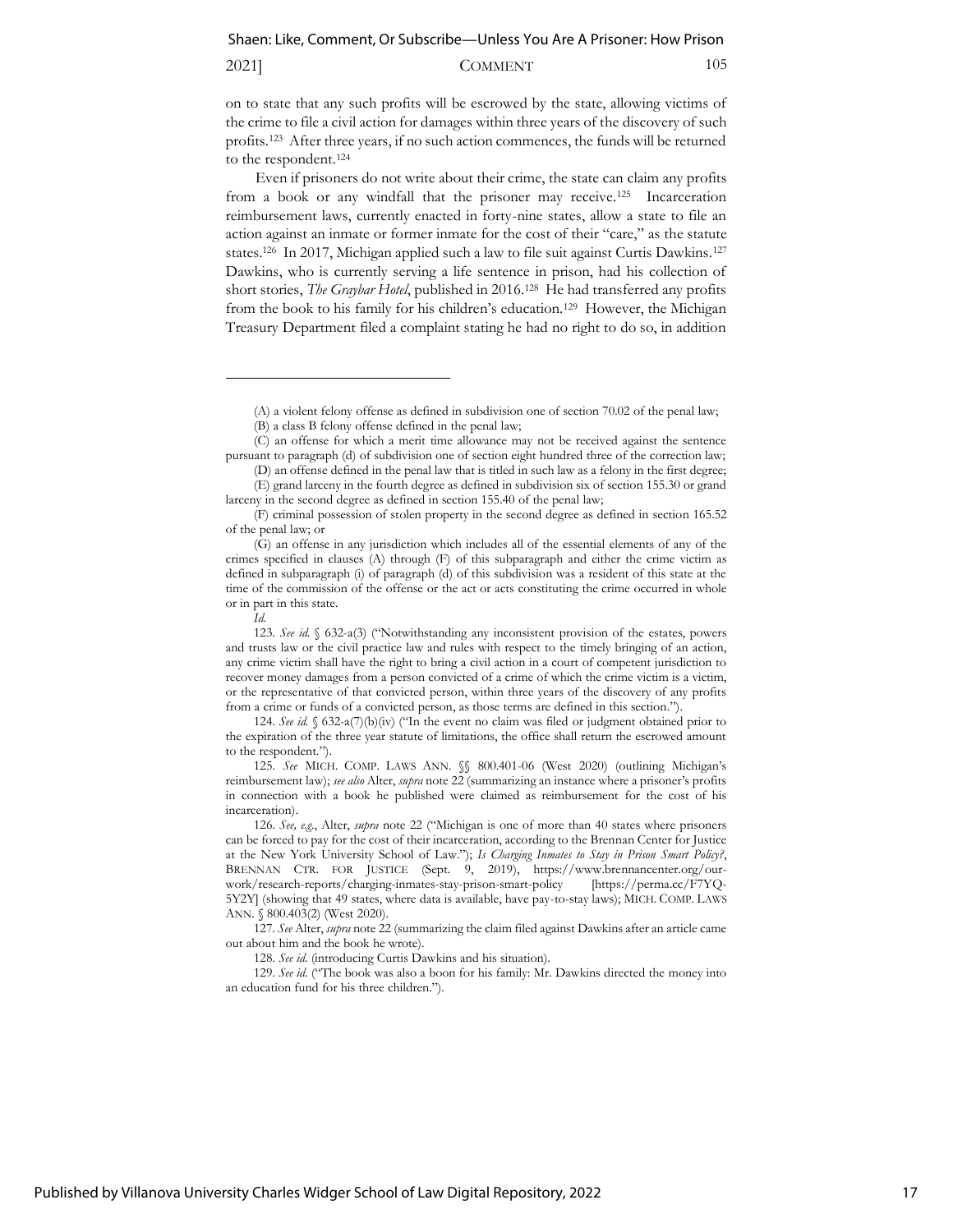to seeking 90% of his assets, stating his imprisonment cost \$372,000 since 2005.<sup>130</sup> The Michigan State Correctional Facility Reimbursement Act allows the attorney general to ascertain whether a prisoner can cover either at least 10% of the total cost of care or 10% of the cost for two years, whichever is less.<sup>131</sup> Not more than 90% of the prisoner's assets can be used for such costs.<sup>132</sup>

These statutes have created an overwhelming economic problem in the United States. In a 2015 Brennan Center for Justice report, researchers found that across the country ten million people owe \$50 million for costs related to their imprisonment or arrest.<sup>133</sup> Michigan, in fiscal year 2017, collected \$3.7 million from only 294 prisoners.<sup>134</sup> When poverty disproportionately leads to incarceration, these policies would only perpetuate recidivism and the high rates of imprisonment in this country.<sup>135</sup> Additionally, criminal conviction makes it difficult to get a job, making any prospect of revenue coveted by released individuals.<sup>136</sup> Even outside of a First Amendment context, these laws highlight the over-exaggerated, retributivist ideals of punishment in this country.

## *C. A Parolee, Political Pariah, and a Prisoner Have Entered the Chat: Which One Gets Removed?*

Michael Cohen's story further emphasizes how courts are slowly recognizing a First Amendment right to access social media, especially for those who have entered the criminal justice system. Courts have been quick to provide injunctions against complete bans on social media access for Cohen, a convicted felon released on furlough from prison, as well as other convicted persons on parole.<sup>137</sup> While the

<sup>130.</sup> *See id.* (summarizing the state's claim and damages sought against Dawkins).

<sup>131.</sup> MICH. COMP. LAWS ANN. § 800.403(2) (West 2020) ("If the attorney general upon completing the investigation under subsection (1) has good cause to believe that a prisoner has sufficient assets to recover not less than 10% of the estimated cost of care of the prisoner or 10% of the estimated cost of care of the prisoner for 2 years, whichever is less, the attorney general shall seek to secure reimbursement for the expense of the state of Michigan for the cost of care of that prisoner."). If sufficient funds exist, the attorney general can seek reimbursement. Id. § 800.404(1).

<sup>132.</sup> *See id.* § 800.403(3) ("Not more than 90% of the value of the assets of the prisoner may be used for purposes of securing costs and reimbursement under this act.").

<sup>133.</sup> *See* Alter, *supra* note 22 summarizing the 2015 amounts owed by persons in this country who have had contact with the criminal justice system (citing Lauren-Brooke Eisen, *Charging Inmates Perpetuates Mass Incarceration*, BRENNAN CTR. FOR JUSTICE, 1 (2015).

<sup>134.</sup> *See id.* ("During the last fiscal year, Michigan collected some \$3.7 million from 294 prisoners, who account for just a fraction of the state's nearly 40,000 inmates.").

<sup>135.</sup> *See* Tara O'Neill Hayes & Margaret Barnhorst, *Incarceration and Poverty in the United States*, AMERICAN ACTION FORUM (June 30, 2020), https://www.americanactionforum.org/research/incarceration-and-poverty-in-the-united-states/ (explaining how homelessness, the high price of cash bail, poverty's connection with substance abuse, and income inequality lead to imprisonment).

<sup>136.</sup> *See* Stephanie Francis Ward, *How to Help People with Criminal Records Break Barriers to Employment*, ABA JOURNAL (June 26, 2019),) https://www.abajournal.com/web/article/helpingpeople-with-criminal-records-break-barriers-to-employment (outlining how people with criminal convictions make up one-third of the adult population in this country, making employers question the legal implications of hiring these individuals).

<sup>137.</sup> *See infra* notes 148-56 and accompanying text.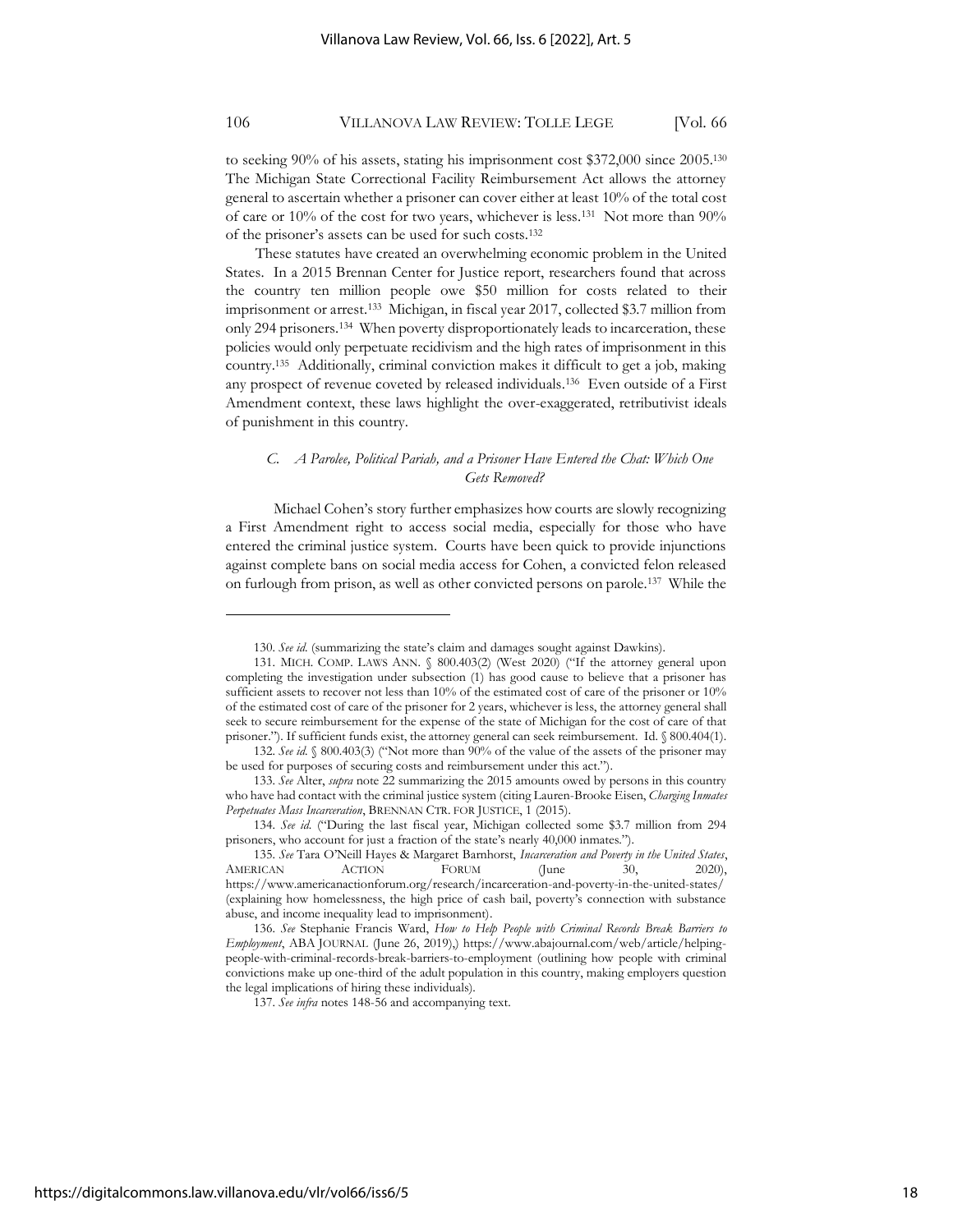#### 2021] **COMMENT** 107

courts have protected these individuals' social media privileges, even with status tangential to incarceration, incarcerated persons have not received the same protections.<sup>138</sup>

In July 2020, Michael Cohen returned to prison after questioning a condition of his Federal Location Monitoring Agreement.<sup>139</sup> The condition stated:

No engagement of any kind with the media, including print, TV, film, books, or any other form of media/news. Prohibition from all social media platforms. No posting on social media and a requirement that you communicate with friends and family to exercise discretion in not posting on your behalf or posting any information about you. The purpose is to avoid glamorizing or bringing publicity to your status as a sentenced inmate serving a custodial term in the community.<sup>140</sup>

Cohen had been released on furlough due to the COVID-19 pandemic and his health concerns.<sup>141</sup> He filed suit, challenging his return to prison as an attempt to suppress his First Amendment rights because he was writing a book critical of Donald Trump.<sup>142</sup> The judge ruled that his return to confinement was a retaliatory response to his intentions to publish such a book and discuss it on social media. <sup>143</sup> The judge enjoined the government from further retaliation towards Cohen in his efforts to exercise his First Amendment rights.<sup>144</sup> After Cohen's release, the judge ordered the parties to negotiate the conditions of his release to "be consistent with the First Amendment and legitimate penological limitations on conduct . . . ."<sup>145</sup> Without applying the *Turner* factors, the judge ruled that the condition was not reasonably related to the legitimate penological interest behind it.<sup>146</sup>

This is not the first time a federal court has ruled on a release condition of this nature.<sup>147</sup> In 2017, in *Manning v. Powers*, <sup>148</sup> on application for a preliminary injunction, the Central District of California ruled that the petitioner was likely to succeed on a

141. *See* Weiser & Feur, *supra* note 7 (summarizing why Cohen was furloughed from prison). 142. *See* ACLU Files First Amendment Challenge, supra note 139 (detailing the chronology of events that lead to Cohen's return to prison).

148. *Id.* 

<sup>138.</sup> *See infra* notes 157-66 and accompanying text.

<sup>139.</sup> *See* Weiser & Feuer, *supra* note 7 (introducing the legal issue surrounding Michael Cohen's return to prison); *see also* Press Release, American Civil Liberties Union, ACLU Files First Amendment Challenge Against Michael Cohen's Retaliatory Imprisonment (July 20, 2020) [hereinafter ACLU Files First Amendment Challenge], [https://www.aclu.org/press-releases/aclu](https://www.aclu.org/press-releases/aclu-files-first-amendment-challenge-against-michael-cohens-retaliatory-imprisonment)[files-first-amendment-challenge-against-michael-cohens-retaliatory-imprisonment](https://www.aclu.org/press-releases/aclu-files-first-amendment-challenge-against-michael-cohens-retaliatory-imprisonment)

<sup>[</sup>https://perma.cc/2TMC-JKWA] (summarizing Cohen's legal claim when being returned to prison for questioning his agreement to remain at home for his sentence).

<sup>140.</sup> ACLU Files First Amendment Challenge, *supra* note 139.

<sup>143.</sup> *See* Cohen v. Barr, 20 Civ. 5614 (AKH), 2020 WL 4250342, at \*1 (S.D.N.Y. July 23, 2020) ("The Court finds that Respondents' purpose in transferring Cohen from release on furlough and home confinement back to custody was retaliatory in response to Cohen desiring to exercise his First Amendment rights to publish a book critical of the President and to discuss the book on social media.").

<sup>144.</sup> S*ee id.* (summarizing the remedy for the claim).

<sup>145.</sup> *Id.*

<sup>146.</sup> *See id.*

<sup>147.</sup> *See, e.g.*, Manning v. Powers, 281 F. Supp. 3d 953, 960-61 (C.D. Cal. 2017) (holding that a parole condition calling for a social media ban would be overturned on First Amendment grounds).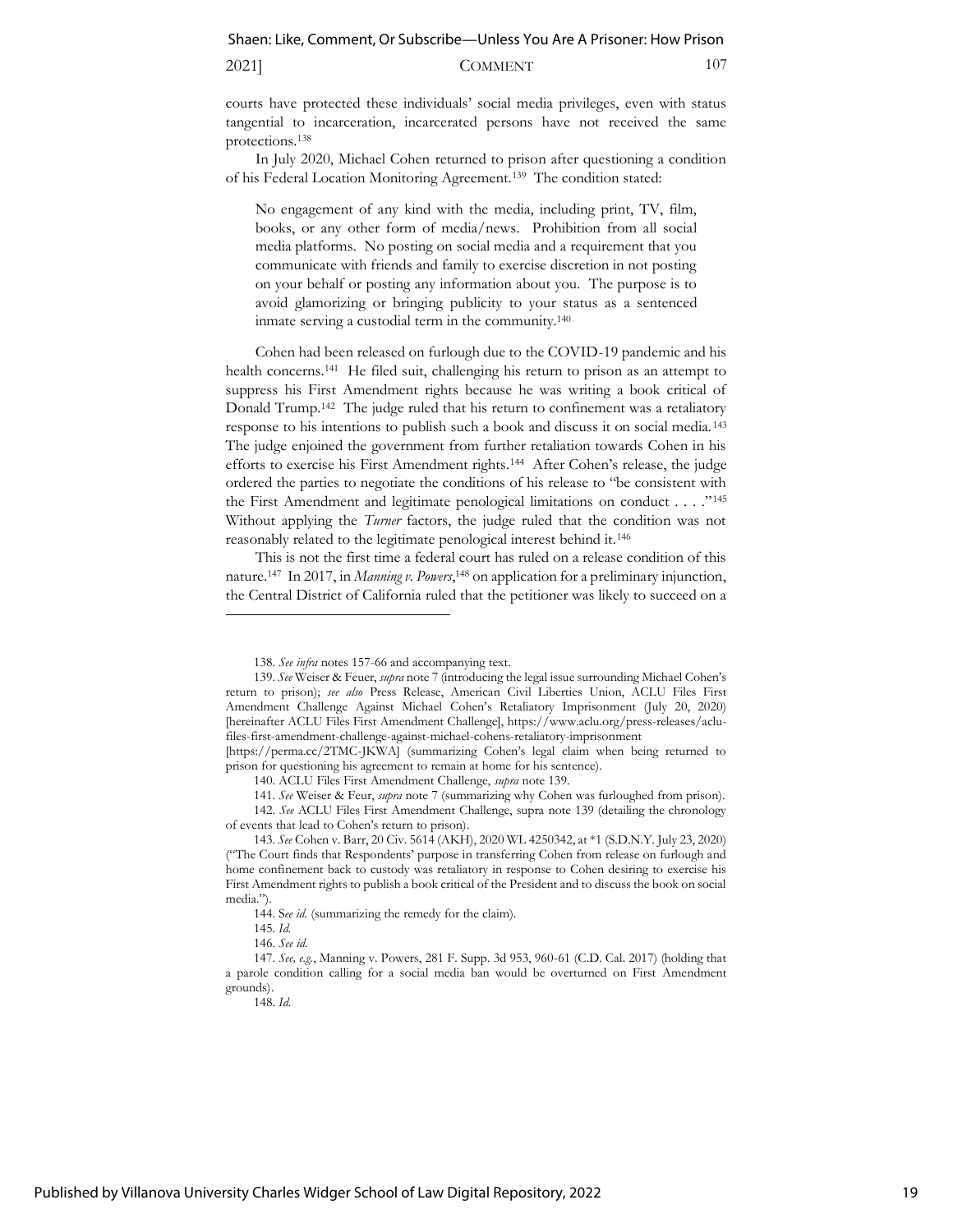First Amendment challenge to conditions in his parole agreement that forbade use of social media and messaging sites.<sup>149</sup> Applying *Packingham*, the court recognized the state's interest in deterring future criminal conduct and protecting public safety, yet stated that these interests do not justify such sweeping prohibitions.<sup>150</sup> The court ruled to enjoin officials from enforcing that condition of the agreement pending trial of the action.<sup>151</sup>

However, the courts have not upheld these same rights for prisoners, even with the expanded understanding of the First Amendment demonstrated in *Sisney*. 152 In Aguiar v. Recktenwald,<sup>153</sup> the Third Circuit upheld a prison system deactivating an inmate's social media page.<sup>154</sup> The petitioner's sister ran his Facebook account while he was in prison.<sup>155</sup> This was a violation of the Bureau of Prisons' policy as well as Facebook's Terms and Conditions.<sup>156</sup> Applying *Turner*, the court found that even if Aguiar had a constitutional interest in accessing his Facebook account, the regulation was reasonably related to the legitimate penological interest of the prison.<sup>157</sup> First, the court found that the prison had a legitimate interest in preventing Aguiar from unmonitored communication, and this was related to the security and order of the facility.<sup>158</sup> Second, he still had alternate means to exercise his rights as he retained other forms of communication in prison.<sup>159</sup> Third, to allow prisoners to communicate in such a way would impose a massive burden on prison officials to

<sup>149.</sup> *See id.* Special Parole Condition 84, the condition at issue, stated:

You shall not use or access social media sites, social networking sites, peer-to-peer networks, or computer or cellular instant message systems; e.g. Facebook, Instagram, Twitter, Snapchat, Lync, Gmail, Yahoo, KIK messenger, Tumblr, etc. This would include any site which allows the user to have the ability to navigate the internet undetected.

*See id.* at 957 (citing Manning Decl. ¶ 41, Ex. C at 4).

<sup>150.</sup> *See id*. at 960-61 ("In the present case, the court recognizes that the state has similar interests in enforcing parole conditions that promote the goals of deterrence and public safety. However, these interests do not justify the sweeping prohibitions detailed in Special Parole Condition 84.")

<sup>151.</sup> *See id*. at 966 (summarizing the outcome of the application for preliminary injunction).

<sup>152.</sup> *See* Sisney v. Kaemingk, 469 F. Supp. 3d 903, 917-19 (D.S.D. 2020) (finding the portion of the policy that bans "simple nudity which has no component of being sexually explicit" to be overbroad and not related to any legitimate penological interests); *see also* Aguiar v. Recktenwald, 649 F. App'x 293, 295 (3rd Cir. 2016) (upholding the prison's deactivation of a prisoner's social media account).

<sup>153.</sup> 649 F. App'x at 295.

<sup>154.</sup> *See id.* at 295–96 (summarizing the analysis and holding of the court).

<sup>155.</sup> *See id.* at 295 (summarizing the situation from which the claim arose).

<sup>156.</sup> *See id.* ("Prison investigators discovered that Aguiar was using his sister to update his Facebook account and to send messages to others on his behalf—a violation of Bureau of Prisons policy and of Facebook's terms and conditions.").

<sup>157.</sup> *See* Aguiar v. Recktenwald, 649 F. App'x 293, 295 (3rd Cir. 2016) ("Even if he enjoys such an interest, we have no doubt that Defendants' decision to exclude Aguiar from this activity when his specific use violated BOP policies—was 'reasonably related to legitimate penological interests,' and thus constitutionally permissible.") (quoting Turner v. Safley, 482 U.S.78, 89 (1987)).

<sup>158.</sup> *See id.* at 296 (applying the first factor of the *Turner* analysis).

<sup>159.</sup> *See id.* ("Secondly, despite the deactivation of his account, Aguiar still retained traditional methods of communication, including phone calls, postal mail, and prison visitation.").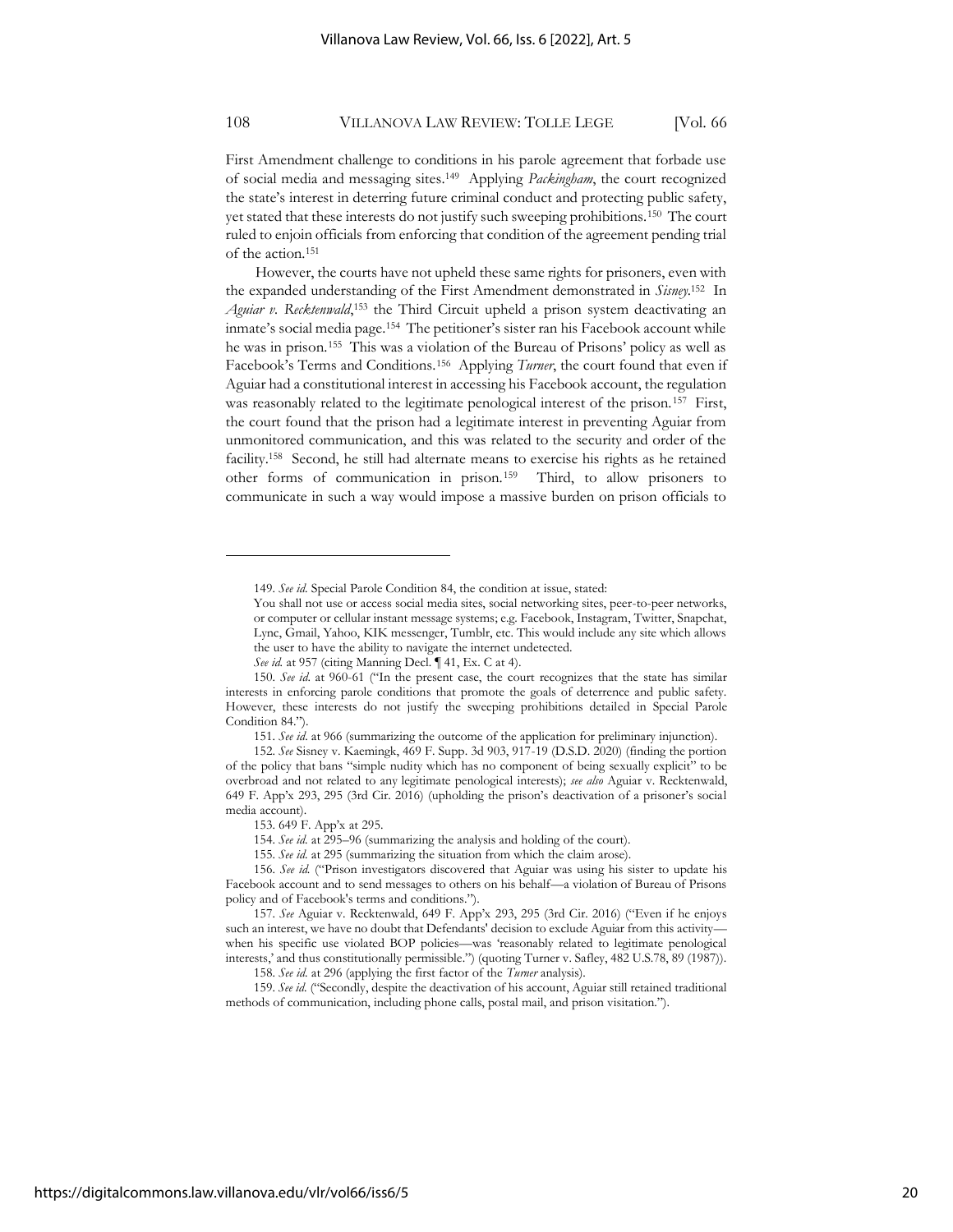## 2021] **COMMENT** 109

monitor such communications.<sup>160</sup> Finally, the only less restrictive alternative to regulating this right would be to monitor these accounts, which the court believed was an unfeasible burden on prison officials.<sup>161</sup>

## IV. REAL INTERESTS OR JUST TROLLING: INMATES SHOULD BE ABLE TO EXERCISE THESE PIVOTAL RIGHTS IN PRISON

While incarcerated individuals may lose certain rights in the name of punishment, it is evident that First Amendment rights cannot be broadly limited just because of conviction status.<sup>162</sup> State punishment for penal infraction is justified in many ways, and while the most cited goals are retribution, deterrence, and rehabilitation, the modern focus is on the latter two.<sup>163</sup> Limits on First Amendment rights and the ability to profit in prison seem to reinforce retributive and deterrent goals, but do not comport with rehabilitation, especially in light of the recent Supreme Court ruling in *Packingham*.<sup>164</sup> Additionally, the courts have evolved in their understanding of the First Amendment, as exhibited in *Packingham*, one of the first Supreme Court cases to discuss the First Amendment and the internet, and in cases surrounding banned reading material in prisons.<sup>165</sup> Yet, cases concerning social media access in prison erroneously do not follow this zeitgeist.<sup>166</sup> Further, while social media access has been protected in sanction statuses tangential to incarceration, prisoners, essentially with the same sanctioned-status, are kept from social media because they are behind iron bars and cinder-blocked walls.<sup>167</sup>

<sup>160.</sup> *See id.* (applying the third factor of the *Turner* analysis). Even though the court acknowledges this communication would be occurring through a proxy, the court still says that prison officials would have to be apprised of it. *See id.*

<sup>161.</sup> *See id.* (applying the fourth factor of the *Turner* analysis).

<sup>162.</sup> *See* Turner, 482 U.S. at 84 (1987) (citing Procunier v. Martinez, 416 U.S. 396, 405 (1974)). The *Turner* court explained that "[p]rison walls do not form a barrier separating prison inmates from the protections of the Constitution." *Id.*

<sup>163.</sup> *See* Joel Meyer, *Reflections on Some Theories of Punishment*, 59 J. CRIM. L. CRIMINOLOGY & POLICE SCI. 595, 595 (1968) (introducing the societal needs for punishment and the goals punishment aims to achieve); *see also* Gregg v. Georgia, 428 U.S. 153, 183 (1976) (quoting Williams v. New York, 337 U.S. 241, 248 (1949)) (stating that while retribution is still an available objective, it is not the dominant objective of punishment).

<sup>164.</sup> *See* Packingham v. North Carolina, 137 S. Ct. 1730, 1735–36 (2017) (emphasizing the benefits of social media).

<sup>165.</sup> *See id.* at 1736 (discussing the implications of failing to recognize the relationship between the First Amendment and the internet); *see also* Sisney v. Kaemingk, 469 F. Supp. 3d 903, 918–19 (D.S.D. 2020) (holding that books need to be closely scrutinized to determine if they are disqualified by prison censorship, rather than broadly).

<sup>166.</sup> *See Aguiar*, 649 F. App'x at 295 (holding that a prison's broad ban on social media was justified)

<sup>167.</sup> *See, e.g., Packingham*, 137 S. Ct. at 1737 (2017) (holding that a North Carolina law criminalizing registered sex offenders interacting with social media sites was a violation of the First Amendment as social media is one of the most prevalent modern ways to express those rights); Manning v. Powers, 281 F. Supp. 3d 953, 960-61 (C.D. Cal. 2017) (holding that the plaintiff would likely be successful in challenging a complete ban on interacting with social media sites in a parole agreement on First Amendment grounds); Cohen v. Barr, 20 Civ. 5614 (AKH), 2020 WL 4250342, at \*1 (S.D.N.Y. July 23, 2020) (ruling that a complete ban on interacting with the media as a condition of an at-home prison stay was a violation of plaintiff's first amendment rights).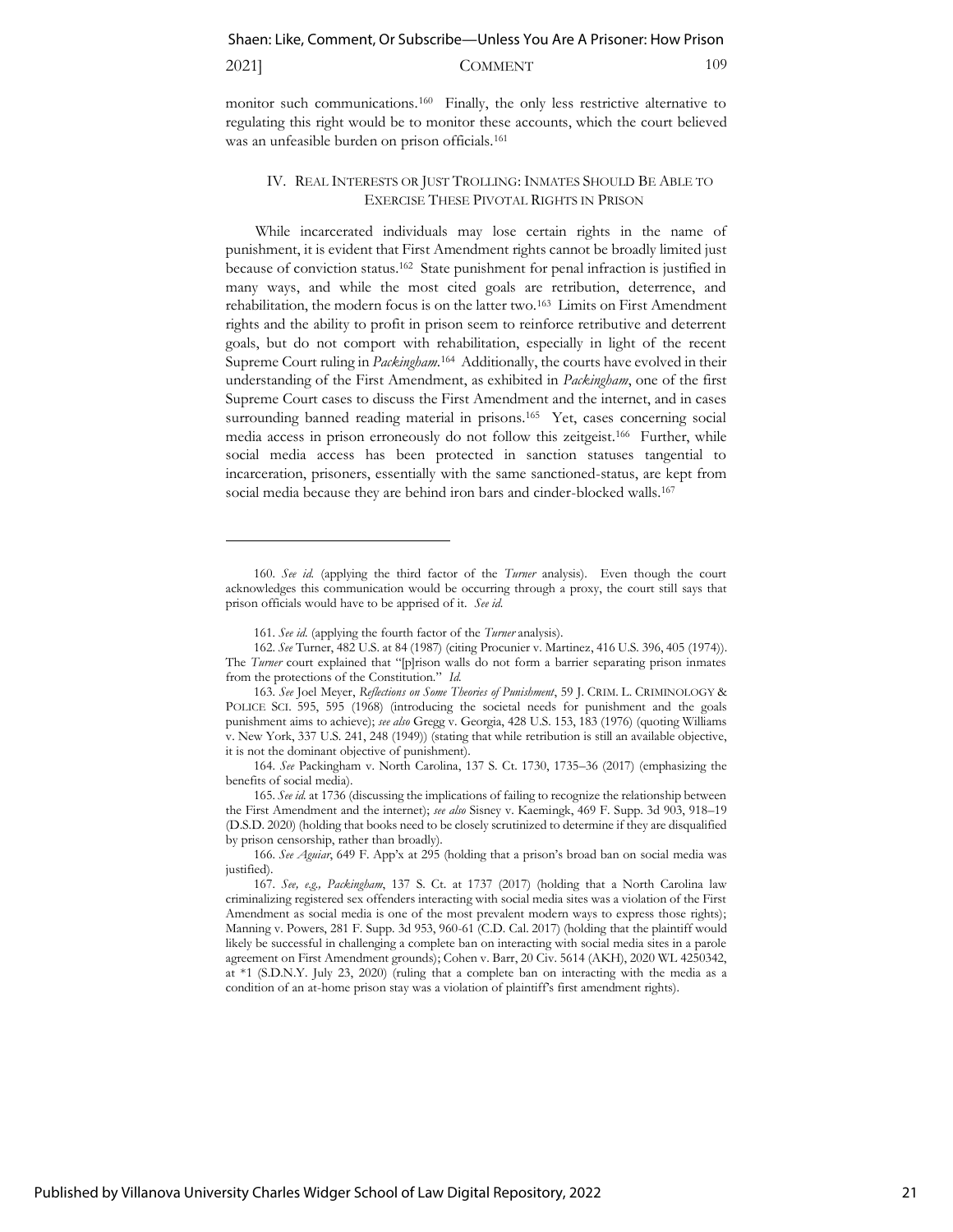#### *A. Retribution: As Outdated as MySpace*

Criminal punishment has been grounded in the ideals of retribution, deterrence, and rehabilitation to create society's modern methods of enforcing conformity and handling offenders.<sup>168</sup> Time has created a significant dichotomy between what was once acceptable in the name of punishment and what is now common practice.<sup>169</sup> This is especially true concerning retribution, a theme first identified in practices that inflicted pain upon offenders in the name of revenge.<sup>170</sup> The Supreme Court has recognized that retribution is no longer a dominant motivation of the criminal justice system, and it should not outweigh deterrence and rehabilitation.<sup>171</sup> As punishment continues to evolve, as seen in other countries, modern practices focus on rehabilitation and providing occupational training to incarcerated individuals in an effort to reduce recidivism.<sup>172</sup>

Rehabilitation aims to return those who have committed criminal acts "to society neither embittered nor resolved to get even for [their] degradation and suffering, but possessing a new set of values and morals and a desire to contribute to society."<sup>173</sup> This country's criminal justice system is often criticized for releasing incarcerated persons without any programs to help them reacclimate to society.<sup>174</sup> Policies preventing social media access in prison and the ability to profit from published works are analogous to these shortfalls. The Supreme Court acknowledged that social media presents the opportunity for criminals to make something of their lives as they reacclimate to society.<sup>175</sup> Additionally, connection to family and friends is a pivotal factor in successful re-entry, and social media is a key resource in fostering this connection, as seen in the pandemic.<sup>176</sup> It is irrelevant

174. *See, e.g.*, *10 Keys to Preparing Prisoners for Re-Entry*, CTR. FOR JUSTICE & RECONCILIATION [hereinafter *10 Keys*], http://restorativejustice.org/am-site/media/re-entry-en.pdf [https://perma.cc/MZ2U-9AQF] (detailing how recidivism rates are high for ex-prisoners due to a lack of preparation by prison systems).

<sup>168.</sup> *See* Meyer, *supra* note 163, at 595 n. 1 (defining punishment and what it has meant historically to society).

<sup>169.</sup> *See id.*

<sup>170.</sup> *See id.*

<sup>171.</sup> *See* Gregg v. Georgia, 428 U.S. 153, 183 (1976) (outlining how a misguided weight is placed on ensuring offenders receive the punishment they deserve, when deterrence should be more heavily considered).

<sup>172.</sup> *See* Gordon B. Dahl & Magne Mogstad, *The Benefits of Rehabilitative Incarceration*, THE REPORTER (March 2020), https://www.nber.org/reporter/2020number1/benefits-rehabilitativeincarceration [https://perma.cc/G7TE-8SYQ] (summarizing research on incarceration practices in Norway and how they can be applicable for prison reform in the United States).

<sup>173.</sup> Meyer, *supra* note 163, at 597.

<sup>175.</sup> *See* Packingham v. North Carolina, 137 S. Ct. 1730, 1737 (2017) ("Even convicted criminals—and in some instances especially convicted criminals—might receive legitimate benefits from these means for access to the world of ideas, in particular if they seek to reform and to pursue lawful and rewarding lives.").

<sup>176.</sup> *See, e.g.*, *10 Keys*, *supra* note 174 (outlining how constructive relationships are pivotal for successful re-entry); Beckley, *supra* note 16 (discussing how FaceTime is a pertinent resource in connecting loved-ones in the pandemic, especially as they face death); Ferranti, *supra* note 31 ("Maintaining family ties can improve the likelihood of a successful reentry into the community, thus reducing the potential for recidivism.").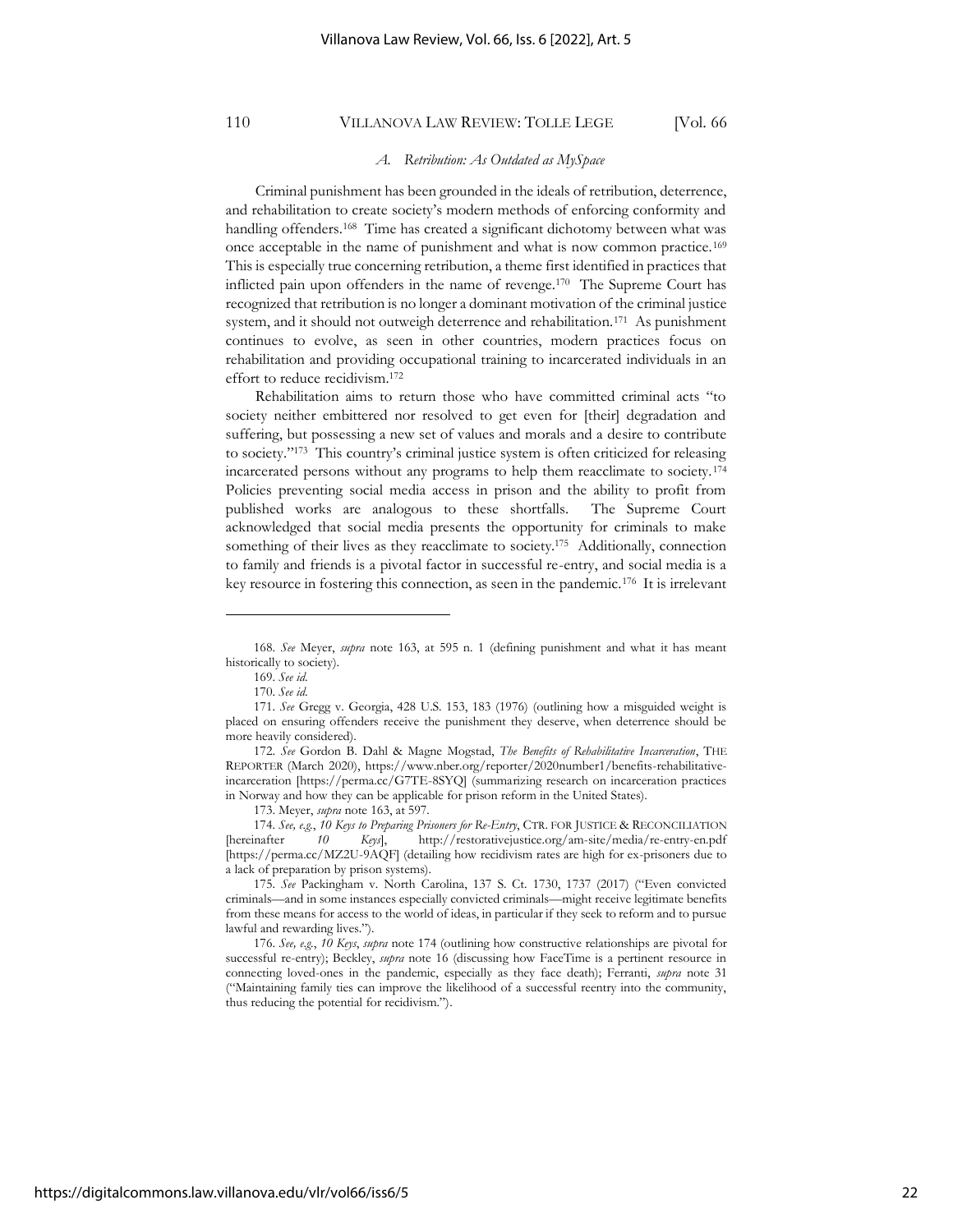## 2021] COMMENT 111

whether this process begins during or after prison time; actually, rehabilitation and re-acclimation efforts are most successful when they start at the onset of incarceration.<sup>177</sup> Moreover, economic laws that aim to cover the costs of prisoners' care inadvertently stifle First Amendment rights as they make it almost impossible for prisoners to profit in the pursuit of literary success, even in an effort to provide for their families.<sup>178</sup> While modern Son of Sam laws appear more appropriate, as they further efforts to repay victims, they must be closely monitored to ensure that they don't stifle First Amendment rights and comport with the holding in *Simon & Schuster*. 179

## *B. Literature Receives a Status Update, but Social Media and Publishing Remain Offline*

Developments in prisoners' access to literature demonstrate the legal system's modern understanding of the First Amendment and how it interacts with our penal systems.<sup>180</sup> Prison systems often succumb to public outcry prior to litigation when access to any published material is overly regulated.<sup>181</sup> When these issues are brought to court, as in *Sisney*, the restrictions are strictly scrutinized, overturned, and must be replaced with narrower regulations that address the true penological concerns behind them.<sup>182</sup> Additionally, in *Packingham*, the Supreme Court acknowledged this updated understanding of the First Amendment, carefully, yet broadly, applying its protections to the internet.<sup>183</sup>

If these same principles are applied to social media access, especially in the case of *Aguiar*, it becomes apparent how inconsistent this ruling is, especially through the lens of the *Turner* test. While the prison does have a legitimate interest in preventing prisoners from partaking in unmonitored communications, the rationality of the connection to a complete ban on social media access should be called into question,

<sup>177.</sup> *See* United Nations Office on Drugs and Crime, Introductory Handbook on The Prevention of Recidivism and the Social Reintegration of Offenders 19 (2018), https://www.unodc.org/documents/justice-and-prison-reform/18-02303\_ebook.pdf

<sup>[</sup>https://perma.cc/5G9E-4QPP] ("Prison-based rehabilitation programmes are most effective when they are based on a full diagnostic and individual assessment of the offender and his or her situation. Such an assessment needs to occur as soon as possible after the offender's admission to an institution and, if at all possible, serve as the basis for a comprehensive and individualized intervention plan. That way, programmes can focus on the dynamic risk factors and other challenges faced by offenders in order to prepare them for their release and successful social reintegration.") (footnote omitted).

<sup>178.</sup> *See, e.g.*, MICH. COMP. LAWS ANN. §§ 800.401–.406 (West 2020); N.Y.EXEC. LAW § 632 a (McKinney 2020); Vargas, *supra* note 97, at 646–48 (describing potential problems of the amended Son of Sam laws).

<sup>179.</sup> *See* Vargas, *supra* note 92, at 645–46 (explaining how the amendments changed the Son of Sam laws).

<sup>180.</sup> *See* Sisney v. Kaemingk, 469 F. Supp. 3d 903, 918–19 (D.S.D. 2020) (holding that a prison regulation banning publications with nudity that were not sexually explicit was overbroad and unreasonable).

<sup>181.</sup> For a discussion of instances where regulations have been overturned in such a manner, see *supra* note 22.

<sup>182.</sup> *See Sisney*, 469 F. Supp. 3d at 912 (discussing King and possible narrower regulations to address penological concerns about prisoners and sexually explicit material).

<sup>183.</sup> *See* Packingham v. North Carolina, 137 S. Ct. 1730, 1736 (2017) (emphasizing how the current revolution in thought is occurring on the internet, and as the bounds of the medium expand, the Court must be careful in providing no First Amendment protections to the forum).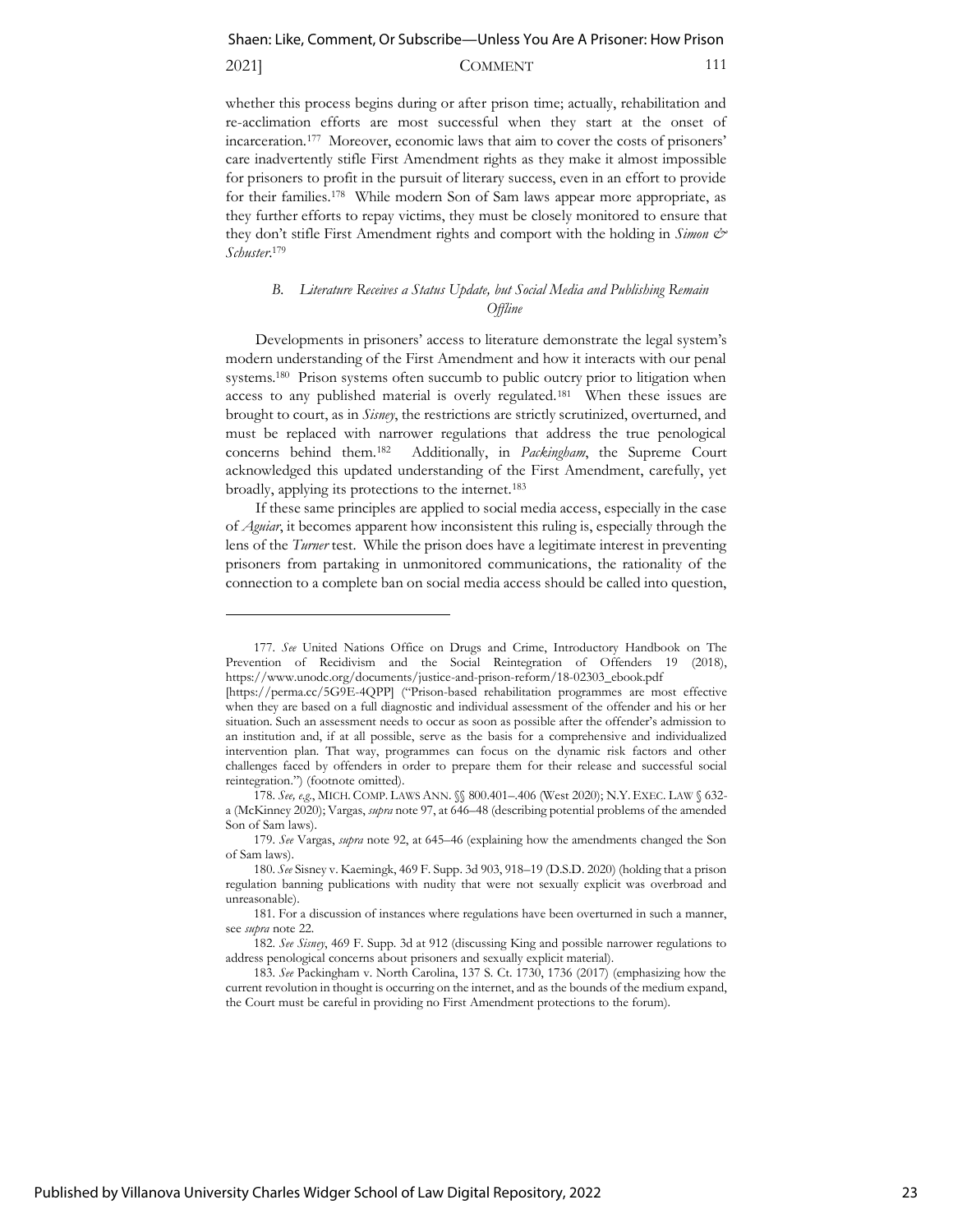especially because of the broad scope of the prohibition.<sup>184</sup> In *Sisney*, the court found the connection between banned content and penological interests irrational simply because of an overinclusive definition of pornography that included general nudity.<sup>185</sup> The Supreme Court in *Turner* practically analyzed whether a marriage ban would truly address love triangles and rivalry, ultimately finding they would exist in prison with or without a marriage ceremony.<sup>186</sup>

Furthermore, *Packingham* and *Simon & Schuster* shed light on justifiable state interests, especially as they concern prisons and inmates posting on social media. *Simon & Schuster* ultimately held that individuals should not be discouraged from writing about their crimes, and *Packingham* further found that if a convict's crime is connected to social media use, the government may not ban lawful speech to prevent potentially unlawful conduct.<sup>187</sup> *Packingham* and *Simon & Schuster* invalidate justifications for complete social media bans that are rooted in prison concerns for potential to commit crimes online, or the prisoners' criminal history.<sup>188</sup> Thus, it is clear that the Third Circuit failed to consider whether the regulation is rationally connected as the courts have done previously, and it only focused on if a relation exists.<sup>189</sup> The court did not give the requisite amount of weight to the interests behind the regulation and the interests' connection to what the regulation actually achieved; thus, it has failed to follow the spirit of *Turner*, *Sisney*, *Simon & Schuster*, and *Packingham*.

Continuing to analyze the *Turner* analysis in *Aguiar*, while Aguiar might retain his phone, mail, and visitation privileges, these are not equivalent means of expressing the First Amendment rights that social media provides.<sup>190</sup> Social media is instantaneous and accesses a large audience, as well as a myriad of resources

<sup>184.</sup> *See* Aguiar v. Recktenwald, 649 F. App'x 293, 296 (3rd Cir. 2016) ("As to the first factor, prison officials facilitated the deactivation of Aguiar's account to prevent him from communicating, through his sister, with unmonitored contacts—a legitimate interest related to the security and order of the facility.").

<sup>185.</sup> *See Sisney*, 469 F. Supp. 3d at 916 ("As for the factors underlying that ultimate *Turner* test, the government objective underlying that portion of the regulations is legitimate and neutral, and that portion of the regulations is rationally related to that government objective only with the removal of nudity from the definitions of pornographic material and what is sexually explicit.").

<sup>186.</sup> *See* Turner v. Safley, 482 U.S. 78, 98–99 (1987) (holding that the regulation did not logically connect to an intent to prevent love triangles and subsequent rivalries or a rehabilitative goal).

<sup>187.</sup> *See* Simon & Schuster, Inc. v. Members of The New York State Crime Victims Bd., 502 U.S. 105, 119–20 (1991) (outlining how the state's interest to disincentivize speech around crime was content restrictive, a practice the Court had previously invalidated); *see also Packingham*, 137 S. Ct. at 1738 (quoting Ashcroft v. Free Speech Coalition, 535 U.S. 234, 235 (2002)).

<sup>188.</sup> *See* Simon & Schuster, 502 U.S. at 119–21; *see also Packingham*, 137 S. Ct. at 1737–38.

<sup>189.</sup> *See, e.g.*, *Packingham*, 137 S. Ct. at 1735; *Turner*, 482 U.S. at 97–98 (considering both reasonability and logic into question when analyzing the rationality of the connection between the regulation on marriage and the penological interests behind it); *Aguiar*, 649 F. App'x at 296 ("As to the first factor, prison officials facilitated the deactivation of Aguiar's account to prevent him from communicating, through his sister, with unmonitored contacts—a legitimate interest related to the security and order of the facility."); *Sisney*, 469 F. Supp. 3d at 916 (identifying rationality as a part of analyzing the connection between a penological interest and a regulation motivated by such).

<sup>190.</sup> *See Aguiar*, 649 F. App'x at 296 (acknowledging that Aguiar still had traditional methods of practicing his First Amendment rights).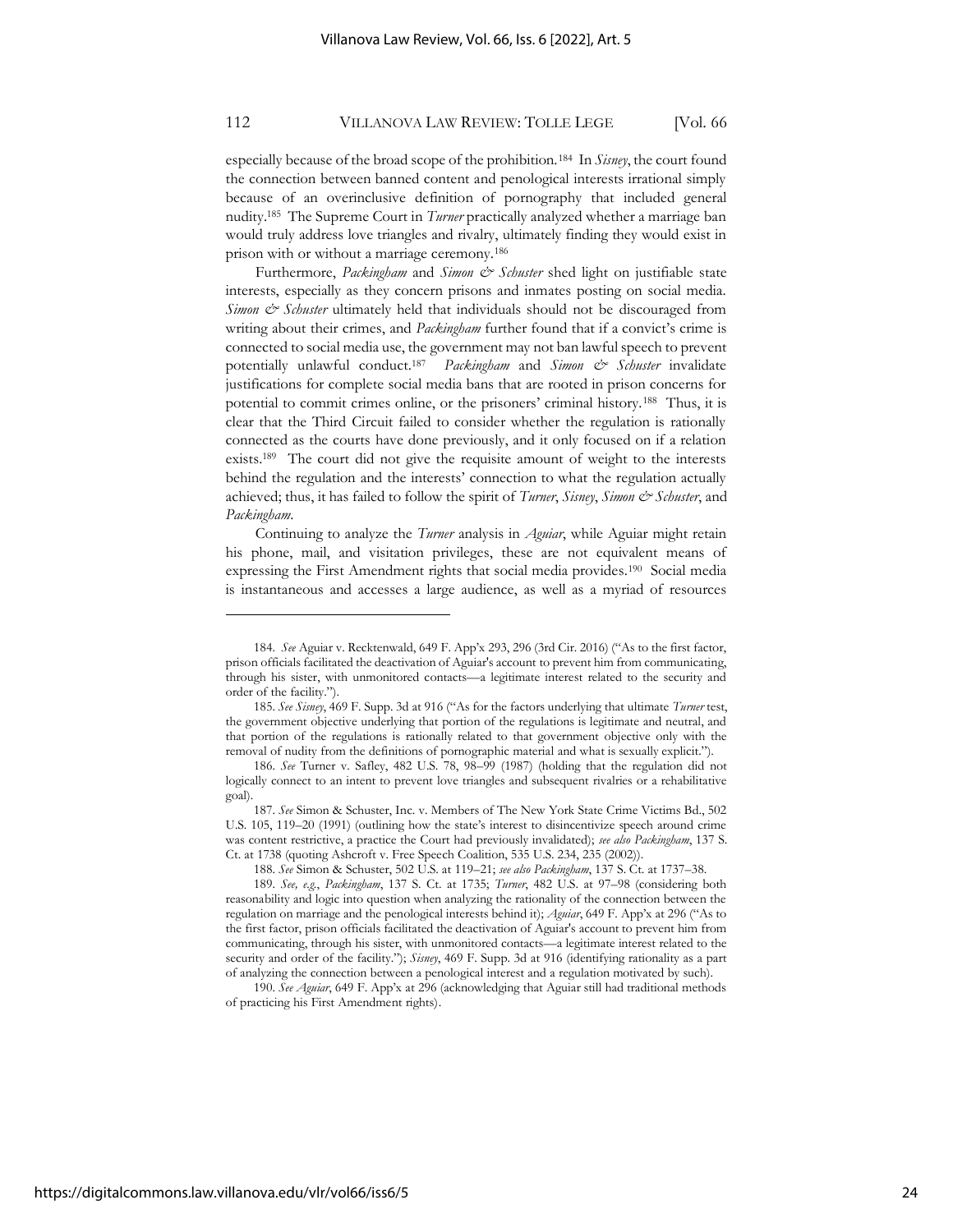#### 2021] COMMENT 113

especially helpful to an incarcerated person's ability to reacclimate into society, as the Supreme Court acknowledged in *Packingham*. 191 Further, the Supreme Court stated that the internet provides a new space for revolutionary thought, and as such, "[t]he forces and directions of the Internet are so new, so protean, and so far reaching that courts must be conscious that what they say today might be obsolete tomorrow."<sup>192</sup> Thus, social media's unique qualities, and characterization as the arena for the modern revolution of thought, make it unlike the modes of communication the Third Circuit considered similar.

Finally, to discuss both the burden placed on the prison and possible less restrictive means in the *Turner* analysis, the Third Circuit found that monitoring such activity would be too burdensome.<sup>193</sup> Yet, in many cases, prisoners do not post content themselves, but communicate directions to a proxy through methods already monitored by the prison, such as prison email systems and the traditional forms of communication the court mentions above.<sup>194</sup> The prison system is already monitoring the communications which are being used as direction for such posts.<sup>195</sup> Therefore, it would appear as if the communications are in fact being monitored.<sup>196</sup> Regardless, the court still treated the situation as if the prisoner was accessing social media directly, without any oversight.<sup>197</sup> A further consideration is, if the proxy who is posting violated some social media site community standard, the site has systems in place to review and remedy any indiscretion.<sup>198</sup> Additionally, as of recent, prison systems have demonstrated that close monitoring of social media accounts is possible, especially in an effort to place pretrial detainees in segregation through the Security Risk Group program assessment.<sup>199</sup> Rulings such as *Aguiar*, that place an emphasis on the possible burdens that the prison system could face, fail to account

<sup>191.</sup> *See Packingham*, 137 S. Ct. at 1735 (summarizing the numerous functions social media can be used for, as well as stating that cyberspace and social media are the most important forums for expressing one's First Amendment rights).

<sup>192.</sup> *Id.* at 1736.

<sup>193.</sup> *See Aguiar*, 649 F. App'x at 296 ("As to the third factor, permitting inmates to maintain Facebook accounts through their agents, and to send unmonitored messages through these accounts, would impose a massive burden on prison administrators to keep themselves apprised of inmate communications. Finally, no other feasible less restrictive alternative exists—aside from continuously monitoring Aguiar's account—that would allow prison administrators to maintain the security of inmate communications while allowing Aguiar to maintain his account.").

<sup>194.</sup> *See id.* at 295 (summarizing how prison investigators found out that Aguiar was managing his account through his sister); *see also* Ken Armstrong, *A Phone Call From Jail? Better Watch What You Say*, THE MARSHALL PROJECT (Sept. 4, 2015, 7:15 AM), https://www.themarshallproject.org/2015/09/04/a-phone-call-from-jail-better-watch-what-yousay (asserting that prison telephone calls are often recorded and admissible at trial; Ferranti, *supra* note 31 (summarizing how the TRULINCS secure prison email system works).

<sup>195.</sup> *See* Ferranti, *supra* note 31 (describing how prisons monitor the email system).

<sup>196.</sup> For a discussion on this monitoring, see *supra* note 31.

<sup>197.</sup> *See Aguiar*, 649 F. App'x at 295 (summarizing the behavior at issue); *see also* Ferranti, *supra* note 31 (summarizing how prisoners access social media, as cell phones are contraband in prison).

<sup>198.</sup> *See Aguiar*, 649 F. App'x at 296 (acknowledging that Aguiar's activities violated Facebook's terms and conditions).

<sup>199.</sup> *See* Benway v. Aldi, No. 3:19-cv-208 (VAB), 2020 WL 4433561, at \*1 (D. Conn. July 30, 2020) (summarizing how a charged suspect was placed into a restrictive housing unit because of Facebook posts that were deemed to be gang-related); *see also* Caves v. Payne, No. 3:20-cv-15 (KAD), 2020 WL 1676916, at \*1 (D. Conn. April 6, 2020) (summarizing how a prisoner was placed in segregation because Facebook filters, emojis, and comments from other users suggested gang activity).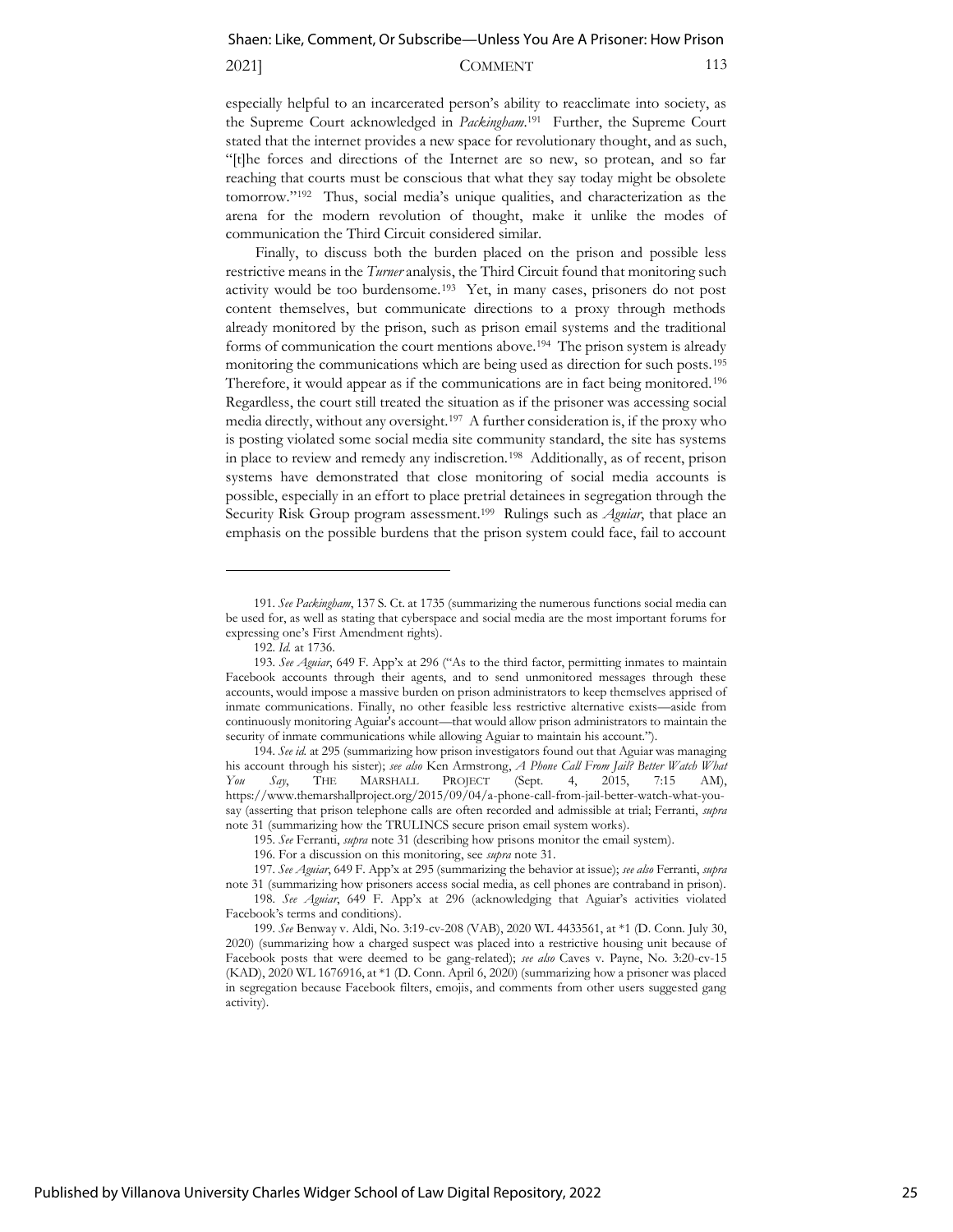for updated technology and the changing ideas of what access should be afforded to inmates, again appearing obsolete, as discussed in *Packingham*. 200

#### *C. Prisoners Have Their Accounts Deleted, but Others Do Not*

While the courts have been committed to overturning complete bans on social media access for those on parole, home monitored incarceration, or criminals who have served their time, the courts still leave inmates in the dark.<sup>201</sup> Michael Cohen had pleaded guilty to tax evasion for concealing over \$4 million from the IRS, making false statements to a federally-insured bank, and paying off two women to remain quiet in connection with a presidential campaign.<sup>202</sup> His furlough status did not signal that he was less culpable than those still confined in correctional facilities, but he received stronger First Amendment protection by the court system than other inmates in prison.<sup>203</sup> "Prison walls do not form a barrier separating prison inmates from the protections of the Constitution."<sup>204</sup> To rule that such a ban is still applicable to and appropriate for prisoners is antithetical to the developing law. <sup>205</sup> Additionally, the support these regulations once had has been overturned and eroded.<sup>206</sup>

#### V. RETWEET AND SHARE: ENSURING PRISONERS MAINTAIN THEIR RIGHTS

The First Amendment was not written for a chosen few.<sup>207</sup> It was not intended to apply to a population of only good persons or those who haven't erred in our

<sup>200.</sup> *Compare Aguiar*, 649 F. App'x at 296 (explaining that permitting inmates to maintain Facebook accounts and send unmonitored messages would "impose a massive burden"), *with* Packingham v. North Carolina, 137 S. Ct. 1730, 1735-36 (2017) (emphasizing the importance of considering the changing nature of the internet when analyzing First Amendment issues).

<sup>201.</sup> *Compare Aguiar*, 649 F. App'x at 295 (upholding the prison's deactivation of a prisoner's social media account); *with* Cohen v. Barr, 20 Civ. 5614 (AKH), 2020 WL 4250342, at \*1 (S.D.N.Y. July 23, 2020) (holding that a complete bar on interaction with the media in a Federal Location Monitoring Agreement did not address the true penological interests of the government); *and* Manning v. Powers, 281 F. Supp. 3d 953, 960-61 (C.D. Cal. 2017) (holding that the plaintiff would likely be successful in challenging a complete ban on interacting with social media sites in a parole agreement on First Amendment grounds).

<sup>202.</sup> Press Release, Department of Justice, Michael Cohen Pleads Guilty in Manhattan Federal Court to Eight Counts, Including Criminal Tax Evasion and Campaign Finance Violations (Aug. 21, 2018), https://www.justice.gov/usao-sdny/pr/michael-cohen-pleads-guilty-manhattanfederal-court-eight-counts-including-criminal-tax (describing the various charges Cohen pled guilty to).

<sup>203.</sup> *See id.* (acknowledging Cohen's culpability); *Compare Cohen*, 2020 WL 4250342, at \*1 (granting Cohen's motion for injunctive relief), *with Aguiar*, 649 F. App'x at 295-96 (allowing the prison to deactivate the prisoner's social media account).

<sup>204.</sup> Turner v. Safley, 482 U.S. 78, 84 (1987) (reiterating the first principle in framing the analysis of a prison regulation case).

<sup>205.</sup> *See Packingham* 137 S. Ct. at 1735–36 (explaining the importance of considering the evolution of the Internet and social media when evaluating prisoners' First Amendment rights).

<sup>206.</sup> *See id.*

<sup>207.</sup> *See id.* at 1735 ("A fundamental principle of the First Amendment is that all persons have access to places where they can speak and listen, and then, after reflection, speak and listen once more.").